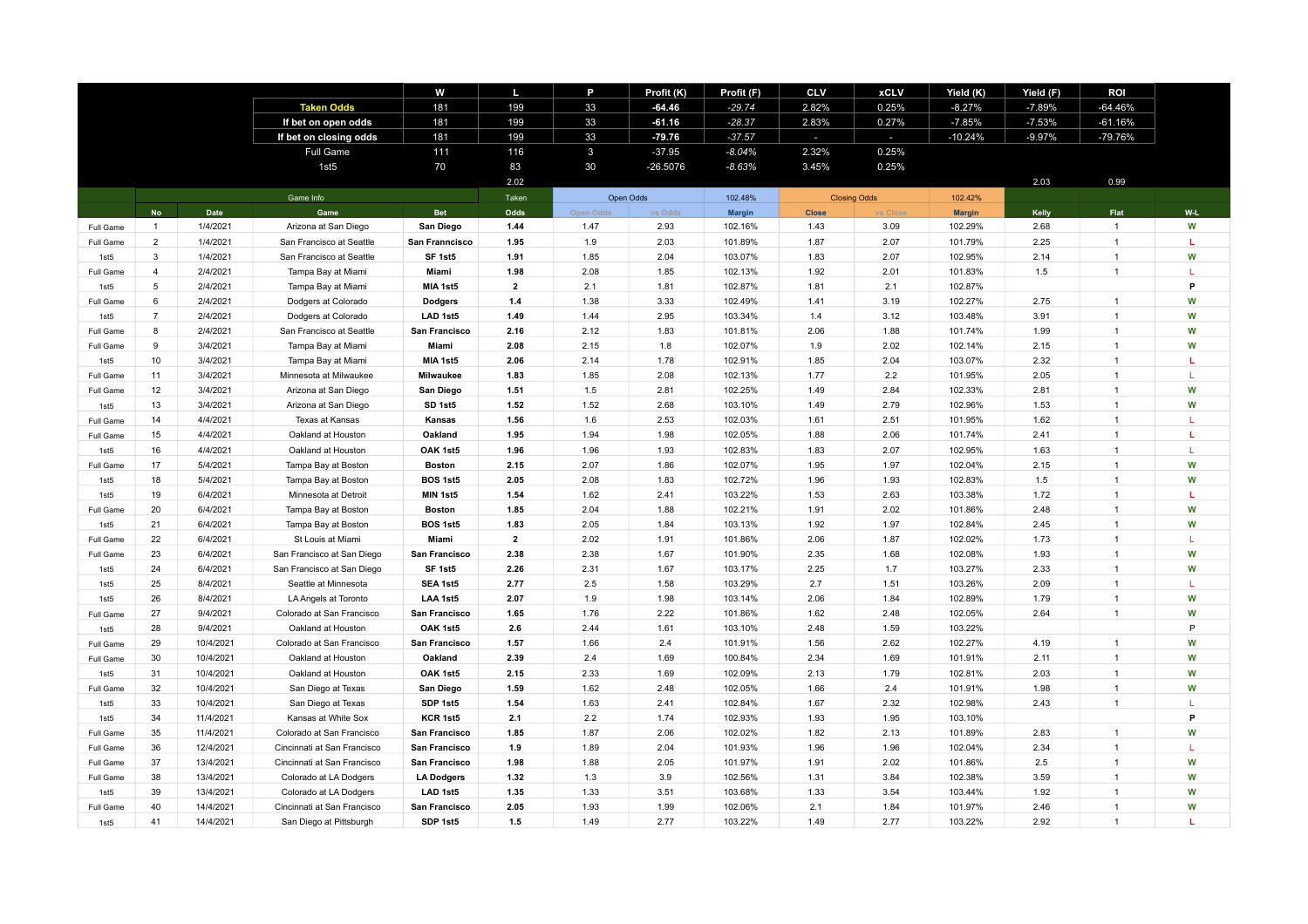| Full Game        | 42 | 15/4/2021 | San Diego at Pittsburgh       | San Diego        | 1.61         | 1.57           | 2.61 | 102.01% | 1.68           | 2.36           | 101.90% | 3.32           | $\overline{1}$       | W  |
|------------------|----|-----------|-------------------------------|------------------|--------------|----------------|------|---------|----------------|----------------|---------|----------------|----------------------|----|
| 1st5             | 43 | 15/4/2021 | San Diego at Pittsburgh       | SDP 1st5         | 1.58         | 1.58           | 2.51 | 103.13% | 1.73           | 2.21           | 103.05% | 3.96           | $\overline{1}$       | W  |
| 1st5             | 44 | 15/4/2021 | Colorado LA Dodgers           | COL 1st5         | 3.26         | 3.29           | 1.37 | 103.39% | 3.06           | 1.41           | 103.60% | 1.82           | $\overline{1}$       | T. |
| Full Game        | 45 | 16/4/2021 | Atlanta at Cubs               | Atlanta          | 1.75         | 1.83           | 2.11 | 102.04% | 2.04           | 1.89           | 101.93% | 1.54           |                      | W  |
| 1st5             | 46 | 16/4/2021 | Atlanta at Cubs               | ATL 1st5         | 1.78         | 1.73           | 2.21 | 103.05% | 1.99           | 1.9            | 102.88% | 2.96           |                      | W  |
| Full Game        | 47 | 16/4/2021 | St Louis at Philadelphia      | <b>Phillies</b>  | 1.72         | 1.83           | 2.11 | 102.04% | 1.74           | 2.25           | 101.92% | 3.34           |                      | W  |
| 1st <sub>5</sub> | 48 | 16/4/2021 | St Louis at Philadelphia      | PHI 1st5         | 1.72         | 1.83           | 2.07 | 102.95% | 1.71           | 2.24           | 103.12% | $\overline{2}$ |                      | W  |
| Full Game        | 49 | 17/4/2021 | Tampa Bay at Yankees          | Yankees          | 2.01         | 2.15           | 1.8  | 102.07% | 1.89           | 2.03           | 102.17% | 2.5            | $\overline{1}$       | L  |
| 1st5             | 50 | 17/4/2021 | White Sox at Red Sox          | <b>BOS 1st5</b>  | 1.75         | 1.85           | 2.05 | 102.83% | 1.72           | 2.22           | 103.18% |                |                      | P  |
| 1st5             | 51 | 17/4/2021 | San Francisco at Miami        | SFG 1st5         | 2.34         | 2.21           | 1.74 | 102.72% | 2.38           | 1.64           | 102.99% | 1.78           | $\overline{1}$       |    |
| Full Game        | 52 | 17/4/2021 | <b>Baltimore at Texas</b>     | <b>Baltimore</b> | 2.28         | 2.3            | 1.71 | 101.96% | 2.18           | 1.78           | 102.05% | 1.64           |                      | W  |
| 1st5             | 53 | 17/4/2021 | <b>Baltimore at Texas</b>     | <b>BAL 1st5</b>  | 2.28         | 2.24           | 1.71 | 103.12% | 2.18           | 1.75           | 103.01% | 2.23           | $\overline{1}$       | L  |
| Full Game        | 54 | 17/4/2021 | LA Dodgers at San Diego       | San Diego        | 2.14         | 2.24           | 1.75 | 101.79% | 2.05           | 1.88           | 101.97% | 2.13           | $\mathbf{1}$         | L  |
| 1st <sub>5</sub> | 55 | 18/4/2021 | Toronto at Kansas             | KCR 1st5         | 1.88         | $\overline{2}$ | 1.88 | 103.19% | 1.84           | 2.06           | 102.89% |                |                      | P  |
| 1st5             | 56 | 19/4/2021 | San Francisco at Philadelphia | SFG 1st5         | 1.85         | 1.91           | 1.98 | 102.86% | 1.81           | 2.1            | 102.87% | 1.53           | $\mathbf{1}$         | W  |
| Full Game        | 57 | 19/4/2021 | Milwaukee at San Diego        | San Diego        | 1.67         | 1.77           | 2.2  | 101.95% | 1.62           | 2.49           | 101.89% | 2.81           | $\overline{1}$       | L  |
| Full Game        | 58 | 21/4/2021 | LA Dodgers at Seattle         | Seattle          | 2.75         | 2.82           | 1.5  | 102.13% | 2.67           | 1.55           | 101.97% | 1.7            | $\overline{1}$       | т. |
| 1st5             | 59 | 21/4/2021 | St Louis at Washington        | STL 1st5         | 2.05         | 1.96           | 1.93 | 102.83% | 1.89           | $\overline{2}$ | 102.91% |                |                      | P  |
| Full Game        | 60 | 21/4/2021 | NY Mets at Cubs               | <b>NY Mets</b>   | 1.81         | 1.74           | 2.24 | 102.11% | 1.83           | 2.11           | 102.04% | 2.03           | $\mathbf{1}$         | T. |
| 1st5             | 61 | 21/4/2021 | Milwaukee at San Diego        | MIL 1st5         | 1.85         | 2.06           | 1.84 | 102.89% | 1.7            | 2.26           | 103.07% | 2.69           | $\blacktriangleleft$ | W  |
| Full Game        | 62 | 22/4/2021 | Houston at Colorado           | Houston          | 1.68         | 1.79           | 2.17 | 101.95% | 1.72           | 2.28           | 102.00% | 2.06           | $\overline{1}$       | L  |
| 1st5             | 63 | 22/4/2021 | Houston at Colorado           | HOU 1st5         | 1.65         | 1.74           | 2.21 | 102.72% | 1.69           | 2.29           | 102.84% | 3.7            | $\overline{1}$       | L. |
| Full Game        | 64 | 22/4/2021 | Mets at Cubs                  | Mets             | 1.79         | 1.74           | 2.25 | 101.92% | 1.79           | 2.16           | 102.16% | 1.59           | $\overline{1}$       | L  |
| 1st5             | 65 | 22/4/2021 | Milwaukee at Sa Diego         | San Diego        | 1.51         | 1.52           | 2.76 | 102.02% | 1.54           | 2.68           | 102.25% | 2.76           | $\overline{1}$       | т. |
| Full Game        | 66 | 23/4/2021 | Seattle at Boston             | <b>Boston</b>    | 1.61         | 1.61           | 2.5  | 102.11% | 1.54           | 2.68           | 102.25% | 2.4            | $\overline{1}$       | T. |
| 1st5             | 67 | 23/4/2021 | Seattle at Boston             | <b>BOS 1st5</b>  | 1.66         | 1.6            | 2.47 | 102.99% | 1.61           | 2.5            | 102.11% | 2.37           | $\overline{1}$       | W  |
| Full Game        | 68 | 23/4/2021 | LAA at Houston                | LAA              | 2.17         | 2.11           | 1.83 | 102.04% | 2.14           | 1.81           | 101.98% | 1.81           | $\overline{1}$       | L  |
| 1st <sub>5</sub> | 69 | 23/4/2021 | LAA at Houston                | LAA 1st5         | 2.23         | 2.11           | 1.8  | 102.95% | 2.18           | 1.75           | 103.01% | 2.43           | $\overline{1}$       | T. |
| Full Game        | 70 | 24/4/2021 | Washington at NY Mets         | Mets             | 1.36         | 1.38           | 3.34 | 102.40% | 1.33           | 3.65           | 102.59% | 2.06           | $\overline{1}$       | W  |
| Full Game        | 71 | 24/4/2021 | Toronto at Tampa Bay          | Tampa            | 1.66         | 1.68           | 2.36 | 101.90% | 1.63           | 2.47           | 101.84% | 1.54           | $\overline{1}$       | T. |
| 1st5             | 72 | 24/4/2021 | Toronto at Tampa Bay          | TBR 1st5         | 1.62         | 1.63           | 2.4  | 103.02% | 1.56           | 2.55           | 103.32% | 2.03           | $\overline{1}$       | т. |
| 1st5             | 73 | 24/4/2021 | Cincinnati at St Louis        | CIN 1st5         | 1.87         | 1.75           | 2.18 | 103.01% | 1.81           | 2.1            | 102.87% | 1.72           | $\overline{1}$       | L  |
| Full Game        | 74 | 24/4/2021 | Philadelphia at Colorado      | Philadelphia     | 2.05         | 2.2            | 1.77 | 101.95% | 2.15           | 1.81           | 101.76% | 2.63           | $\overline{1}$       | L  |
| 1st5             | 75 | 25/4/2021 | Kansas at Detroit             | KCR 1st5         | 1.77         | 1.72           | 2.23 | 102.98% | 1.81           | 2.09           | 103.10% | 2.04           | $\overline{1}$       | W  |
| Full Game        | 76 | 25/4/2021 | Cincinnati at St Louis        | Cincinnati       | 2.11         | 2.11           | 1.83 | 102.04% | 2.13           | 1.82           | 101.89% | 1.66           | $\overline{1}$       | T. |
| 1st5             | 77 | 25/4/2021 | Cincinnati at St Louis        | CIN 1st5         | 2.05         | 2.05           | 1.85 | 102.83% | 2.05           | 1.85           | 102.83% | 1.54           | $\overline{1}$       | т. |
| Full Game        | 78 | 25/4/2021 | Philadelphia at Colorado      | Philadelphia     | 2.11         | 2.11           | 1.83 | 102.04% | $\overline{2}$ | 1.93           | 101.81% | 2.66           | $\mathbf{1}$         | L  |
| 1st5             | 79 | 25/4/2021 | Philadelphia at Colorado      | PHI 1st5         | 2.07         | 2.08           | 1.83 | 102.72% | 2.13           | 1.79           | 102.81% | 2.25           | $\overline{1}$       | т. |
| Full Game        | 80 | 25/4/2021 | San Diego at LA Dodgers       | San Diego        | 2.13         | 2.13           | 1.82 | 101.89% | 2.13           | 1.82           | 101.89% | 1.75           | $\mathbf{1}$         | W  |
| Full Game        | 81 | 26/4/2021 | Colorado at San Francisco     | San Francisco    | 1.61         | 1.66           | 2.4  | 101.91% | 1.61           | 2.52           | 101.79% | 2.08           | $\mathbf{1}$         | W  |
| Full Game        | 82 | 27/4/2021 | Philadelphia at St Louis      | Philadelphia     | $\mathbf{2}$ | $\overline{2}$ | 1.93 | 101.81% | 1.92           | $\overline{2}$ | 102.08% | 2.24           | $\mathbf{1}$         | L  |
| 1st5             | 83 | 27/4/2021 | Philadelphia at St Louis      | PHI 1st5         | 1.98         | 1.97           | 1.91 | 103.12% | 1.85           | 2.05           | 102.83% | 1.78           | $\overline{1}$       | п  |
| Full Game        | 84 | 27/4/2021 | Detroit at White Sox          | <b>White Sox</b> | 1.45         | 1.45           | 2.99 | 102.41% | 1.43           | 3.09           | 102.29% | 3.41           | $\mathbf{1}$         | L  |
| 1st5             | 85 | 27/4/2021 | Detroit at White Sox          | CHW 1st5         | 1.42         | 1.45           | 2.9  | 103.45% | 1.4            | 3.12           | 103.48% | 1.61           | $\mathbf{1}$         | L  |
| Full Game        | 86 | 28/4/2021 | Boston at NY Mets             | <b>NY Mets</b>   | 1.43         | 1.43           | 3.08 | 102.40% | 1.37           | 3.41           | 102.32% | 2.25           | $\overline{1}$       | L  |
| 1st <sub>5</sub> | 87 | 28/4/2021 | Boston at NY Mets             | NYM 1st5         | 1.42         | 1.46           | 2.89 | 103.10% | 1.3            | 3.74           | 103.66% | 2.59           | $\overline{1}$       | L. |
| Full Game        | 88 | 28/4/2021 | Philadelphia at St Louis      | Philadelphia     | 2.03         | 2.03           | 1.9  | 101.89% | 1.94           | 1.98           | 102.05% | 2.2            | $\mathbf{1}$         | W  |
| 1st5             | 89 | 28/4/2021 | Philadelphia at St Louis      | PHI 1st5         | $\mathbf{2}$ | $\overline{2}$ | 1.89 | 102.91% | 1.9            | 1.99           | 102.88% | 0              | $\Omega$             | P  |
| Full Game        | 90 | 28/4/2021 | Detroit at White Sox          | <b>White Sox</b> | 1.49         | 1.49           | 2.89 | 101.72% |                |                |         | $\mathbf{0}$   | $\Omega$             | P  |
| 1st5             | 91 | 28/4/2021 | Detroit at White Sox          | CHW 1st5         | 1.51         | 1.51           | 2.72 | 102.99% |                |                |         | $\Omega$       | $\Omega$             | P  |
|                  |    |           |                               |                  |              |                |      |         |                |                |         |                |                      |    |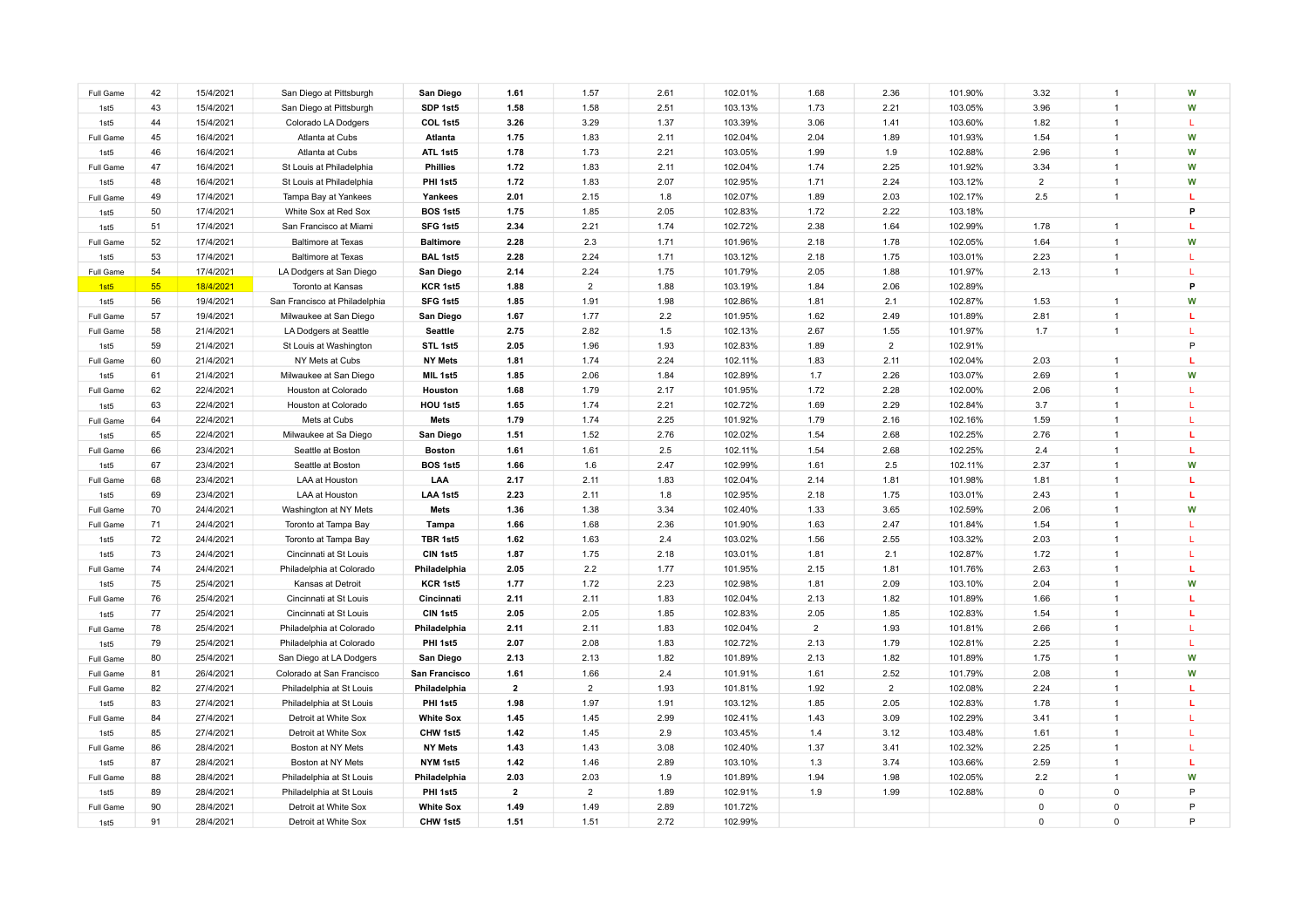| Full Game                     | 92         | 30/4/2021              | St Louis at Pittsburgh                          | Pittsburgh            | 1.93         | 2.08         | 1.85                   | 102.13%            | 1.89         | 2.04         | 101.93%            | 2.63           | $\overline{1}$                   |              |
|-------------------------------|------------|------------------------|-------------------------------------------------|-----------------------|--------------|--------------|------------------------|--------------------|--------------|--------------|--------------------|----------------|----------------------------------|--------------|
| Full Game                     | 93         | 30/4/2021              | Detroit at NYY                                  | <b>NYY</b>            | 1.29         | 1.32         | 3.78                   | 102.21%            | 1.23         | 4.68         | 102.67%            | 2.57           | $\overline{1}$                   | W            |
| 1st5                          | 94         | 30/4/2021              | Detroit at NYY                                  | NYY 1st5              | 1.28         | 1.33         | 3.55                   | 103.36%            | 1.22         | 4.58         | 103.80%            | 1.53           | $\overline{1}$                   | W            |
| Full Game                     | 95         | 1/5/2021               | Cleveland at White Sox                          | <b>White Sox</b>      | 1.62         | 1.62         | 2.48                   | 102.05%            | 1.58         | 2.57         | 102.20%            | 2.57           |                                  | W            |
| 1st5                          | 96         | 1/5/2021               | Cleveland at White Sox                          | CHW 1st5              | 1.63         | 1.63         | 2.4                    | 103.02%            | 1.55         | 2.6          | 102.98%            | 1.8            | $\overline{1}$                   | W            |
| Full Game                     | 97         | 1/5/2021               | Cubs at Cincinnati                              | Cincinnati            | 1.66         | 1.66         | 2.33                   | 103.16%            | 1.63         | 2.4          | 103.02%            |                |                                  | P            |
| Full Game                     | 98         | 1/5/2021               | St Louis at Pittsburgh                          | Pittsburgh            | 2.3          | 2.15         | 1.8                    | 102.07%            | 2.38         | 1.67         | 101.90%            | 2.72           | $\mathbf{1}$                     | L            |
| 1st5                          | 99         | 1/5/2021               | St Louis at Pittsburgh                          | PIT 1st5              | 2.28         | 2.16         | 1.76                   | 103.11%            | 2.35         | 1.66         | 102.79%            | 1.6            |                                  | L            |
| Full Game                     | 100        | 1/5/2021               | Colorado at Arizona                             | Arizona               | 1.56         | 1.59         | 2.55                   | 102.11%            | 1.6          | 2.53         | 102.03%            | 2.11           |                                  |              |
| 1st5                          | 101        | 1/5/2021               | Colorado at Arizona                             | ARI 1st5              | 1.58         | 1.6          | 2.46                   | 103.15%            | 1.56         | 2.57         | 103.01%            | $\mathbf{3}$   |                                  | L            |
| Full Game                     | 102        | 2/5/2021               | Kansas at Minnesota                             | Minnesota             | 1.57         | 1.59         | 2.56                   | 101.96%            | 1.5          | 2.84         | 101.88%            | $\overline{2}$ |                                  | W            |
| Full Game                     | 103        | 3/5/2021               | Milwaukee at Philadelphia                       | Philadelphia          | 1.93         | 1.96         | 1.96                   | 102.04%            | 2.01         | 1.92         | 101.83%            | 1.91           | $\mathbf{1}$                     | W            |
| Full Game                     | 104        | 4/5/2021               | Detroit at Boston                               | <b>Boston</b>         | 1.57         | 1.58         | 2.58                   | 102.05%            | 1.59         | 2.55         | 102.11%            | 1.8            | $\mathbf{1}$                     | W            |
| 1st5                          | 105        | 4/5/2021               | <b>Baltimore at Seattle</b>                     | <b>Baltimore</b>      | 2.15         | 2.15         | 1.77                   | 103.01%            | 2.07         | 1.83         | 102.95%            |                |                                  | P            |
| Full Game                     | 106        | 5/5/2021               | Detroit at Boston                               | <b>Boston</b>         | 1.57         | 1.54         | 2.68                   | 102.25%            | 1.57         | 2.61         | 102.01%            | 2.47           | $\mathbf{1}$                     | L.           |
|                               | 107        | 5/5/2021               |                                                 | BOS 1st5              | 1.57         | 1.56         | 2.58                   | 102.86%            | 1.59         | 2.49         | 103.05%            |                |                                  | P            |
| 1st5<br>1st5                  | 108        | 5/5/2021               | Detroit at Boston<br>Toronto at Oakland         | OAK 1st5              | 1.89         | 1.91         | 1.98                   | 102.86%            | 1.76         | 2.16         | 103.11%            |                |                                  | P            |
|                               | 109        | 6/5/2021               | Houston at NYY                                  | <b>NYY</b>            | 1.53         | 1.53         | 2.73                   | 101.99%            | 1.53         | 2.72         | 102.12%            | 1.71           | $\overline{1}$                   | T.           |
| Full Game                     | 110        | 6/5/2021               | Boston at Detroit                               | <b>Boston</b>         | 1.49         | 1.49         | 2.84                   | 102.33%            | 1.54         | 2.7          | 101.97%            | 2.55           | $\overline{1}$                   | W            |
| Full Game<br>1st <sub>5</sub> | 111        | 6/5/2021               | Boston at Detroit                               | BOS 1st5              | 1.51         | 1.51         | 2.71                   | 103.13%            | 1.5          | 2.75         | 103.03%            | 1.77           | $\overline{1}$                   | т.           |
|                               | 112        | 6/5/2021               | Mets at St Louis                                | <b>Mets</b>           | 1.9          | 1.9          | 2.03                   | 101.89%            | 1.93         | 1.99         | 102.06%            | 1.61           | $\overline{1}$                   | W            |
| Full Game                     | 113        | 7/5/2021               |                                                 | <b>NYY</b>            |              |              |                        | 102.11%            |              |              |                    | 2.92           | $\overline{1}$                   | T.           |
| Full Game                     | 114        | 7/5/2021               | Washington at NYY                               | NYY 1st5              | 1.55<br>1.55 | 1.55<br>1.57 | 2.66<br>2.55           | 102.91%            | 1.6<br>1.64  | 2.58<br>2.38 | 101.26%<br>102.99% | 2.08           | $\overline{1}$                   | т.           |
| 1st5<br>Full Game             | 115        | 7/5/2021               | Washington at NYY<br>Seattle at Texas           | <b>Texas</b>          | 2.06         | 2.06         | 1.87                   | 102.02%            |              | 2.13         | 101.89%            | 2.28           | $\overline{1}$                   | $\mathbf{L}$ |
|                               |            |                        | LAD at LAA                                      | LAA                   | 2.47         | 2.47         |                        |                    | 1.82         | 1.59         |                    | 2.46           | $\overline{1}$                   | W            |
| Full Game                     | 116<br>117 | 7/5/2021               |                                                 | LAA 1sst5             | 2.44         | 2.44         | 1.63                   | 101.84%            | 2.56         |              | 101.96%            |                | $\overline{1}$                   | W            |
| 1st5                          |            | 7/5/2021               | LAD at LAA                                      |                       |              |              | 1.6                    | 103.48%            | 2.58         | 1.55         | 103.28%            | 1.66           | $\overline{1}$                   |              |
| 1st <sub>5</sub>              | 118<br>119 | 7/5/2021<br>9/5/2021   | San Diego at San Francisco<br>Washington at NYY | SF 1st5<br><b>NYY</b> | 2.38<br>1.68 | 2.38<br>1.68 | 1.64<br>2.34           | 102.99%<br>102.26% | 2.18<br>1.68 | 1.75<br>2.36 | 103.01%<br>101.90% | 1.56<br>2.19   | $\overline{1}$                   | W<br>W       |
| Full Game                     |            |                        |                                                 |                       |              |              |                        |                    |              |              |                    |                | $\overline{1}$                   |              |
| Full Game                     | 120        | 9/5/2021               | Seattle at Texas                                | <b>Texas</b>          | 1.8<br>1.87  | 1.8<br>1.87  | 2.15                   | 102.07%            | 1.75         | 2.23         | 101.99%            | 1.65           | $\mathbf{1}$                     | W<br>L       |
| Full Game                     | 121        | 11/5/2021              | St Louis at Milwaukee                           | Milwaukee             |              |              | 2.06                   | 102.02%            | 1.81         | 2.14         | 101.98%            | 2.48           |                                  | P            |
| 1st5                          | 122<br>123 | 11/5/2021<br>12/5/2021 | St Louis at Milwaukee<br>Kansas at Detroit      | MIL 1st5<br>KCR 1st5  | 1.8<br>1.65  | 1.83<br>1.71 | 2.01<br>2.25           | 104.40%<br>102.92% | 1.74<br>1.65 | 2.21<br>2.37 | 102.72%<br>102.80% | 1.51           | $\mathbf{1}$                     | L            |
| 1st5                          | 124        | 12/5/2021              | St Louis at Milwaukee                           | Milwaukee             | 1.7          | 1.7          | 2.31                   | 102.11%            | 1.57         | 2.61         | 102.01%            | 2.08           | $\mathbf{1}$                     | W            |
| Full Game                     |            |                        |                                                 |                       |              |              |                        |                    |              |              |                    |                |                                  |              |
| 1st5                          | 125        | 12/5/2021              | LAA at Houston                                  | LAA 1st5              | 1.98         | 1.98         | 1.9                    | 103.14%            | 2.29         | 1.68         | 103.19%            | 2.66           |                                  | W            |
| 1st5                          | 126<br>127 | 12/5/2021              | Seattle at LAD                                  | LAD 1st5              | 1.43         | 1.46         | 2.89                   | 103.10%            | 1.36         | 3.34         | 103.47%            | 1.74           | $\mathbf{1}$                     |              |
| Full Game                     |            | 13/5/2021              | Philadelphia at Washington                      | Philadelphia          | 1.93<br>1.88 | 1.93         | $\overline{2}$<br>2.02 | 101.81%            | 2.05         | 1.88         | 101.97%            | 1.68           | $\overline{1}$<br>$\overline{1}$ | ı.<br>L      |
| 1st5                          | 128        | 13/5/2021              | Philadelphia at Washington                      | PHI 1st5              |              | 1.88         |                        | 102.70%            | 2.02         | 1.87         | 102.98%            | 2.23           |                                  | L            |
| Full Game                     | 129        | 13/5/2021              | St Louis at Milwaukee                           | Milwaukee             | 1.83         | 1.83         | 2.11                   | 102.04%            | 1.71         | 2.29         | 102.15%            | 2.77           | $\mathbf{1}$<br>$\overline{1}$   |              |
| 1st5                          | 130        | 13/5/2021              | St Louis at Milwaukee                           | MIL 1st5              | 1.89         | 1.84         | 2.06                   | 102.89%            | 1.68         | 2.31         | 102.81%            | 2.34           |                                  | L            |
| Full Game                     | 131        | 13/5/2021              | Minnesota at White Sox                          | <b>White Sox</b>      | 1.77         | 1.77         | 2.2                    | 101.95%            | 1.82         | 2.13         | 101.89%            | 1.9            | -1                               | W            |
| Full Game                     | 132        | 13/5/2021              | Cincinnati at Colorado                          | Cincinnati            | 1.8          | 1.8          | 2.15                   | 102.07%            | 1.65         | 2.41         | 102.10%            | 1.74           | $\overline{1}$                   | L            |
| 1st5                          | 133        | 13/5/2021              | Cincinnati at Colorado                          | CIN 1st5              | 1.71         | 1.77         | 2.16                   | 102.79%            | 1.61         | 2.44         | 103.10%            | 2.5            | $\overline{1}$                   | L            |
| Full Game                     | 134        | 14/5/2021              | St Louis at San Diego                           | San Diego             | 1.62         | 1.69         | 2.34                   | 101.91%            | 1.58         | 2.57         | 102.20%            | 3.37           |                                  | W            |
| 1st5                          | 135        | 14/5/2021              | St Louis at San Diego                           | SDP 1st5              | 1.6          | 1.68         | 2.31                   | 102.81%            | 1.61         | 2.45         | 102.93%            | 2.05           |                                  | W            |
| Full Game                     | 136        | 15/5/2021              | Kansas at White Sox                             | <b>White Sox</b>      | 1.53         | 1.53         | 2.71                   | 102.26%            | 1.53         | 2.71         | 102.26%            | 2.77           |                                  | L            |
| 1st5                          | 137        | 15/5/2021              | Kansas at White Sox                             | CHW 1st5              | 1.55         | 1.54         | 2.61                   | 103.25%            | 1.51         | 2.73         | 102.86%            | 2.33           |                                  | L            |
| 1st5                          | 138        | 15/5/2021              | Cleveland at Seattle                            | <b>Seattle</b>        | 2.11         | 2.11         | 1.8                    | 102.95%            | 1.84         | 2.06         | 102.89%            | 1.51           |                                  | W            |
| Full Game                     | 139        | 17/5/2021              | Washington at Cubs                              | Cubs                  | 1.8          | 1.8          | 2.15                   | 102.07%            | 1.65         | 2.43         | 101.76%            | 2.29           |                                  | W            |
| 1st5                          | 140        | 17/5/2021              | Washington at Cubs                              | CHC 1st5              | 1.65         | 1.65         | 2.37                   | 102.80%            | 1.58         | 2.51         | 103.13%            | 1.68           |                                  | W            |
| Full Game                     | 141        | 18/5/2021              | Colorado at San Diego                           | San Diego             | 1.51         | 1.65         | 2.63                   | 98.63%             | 1.45         | 3            | 102.30%            | 2.85           |                                  | W            |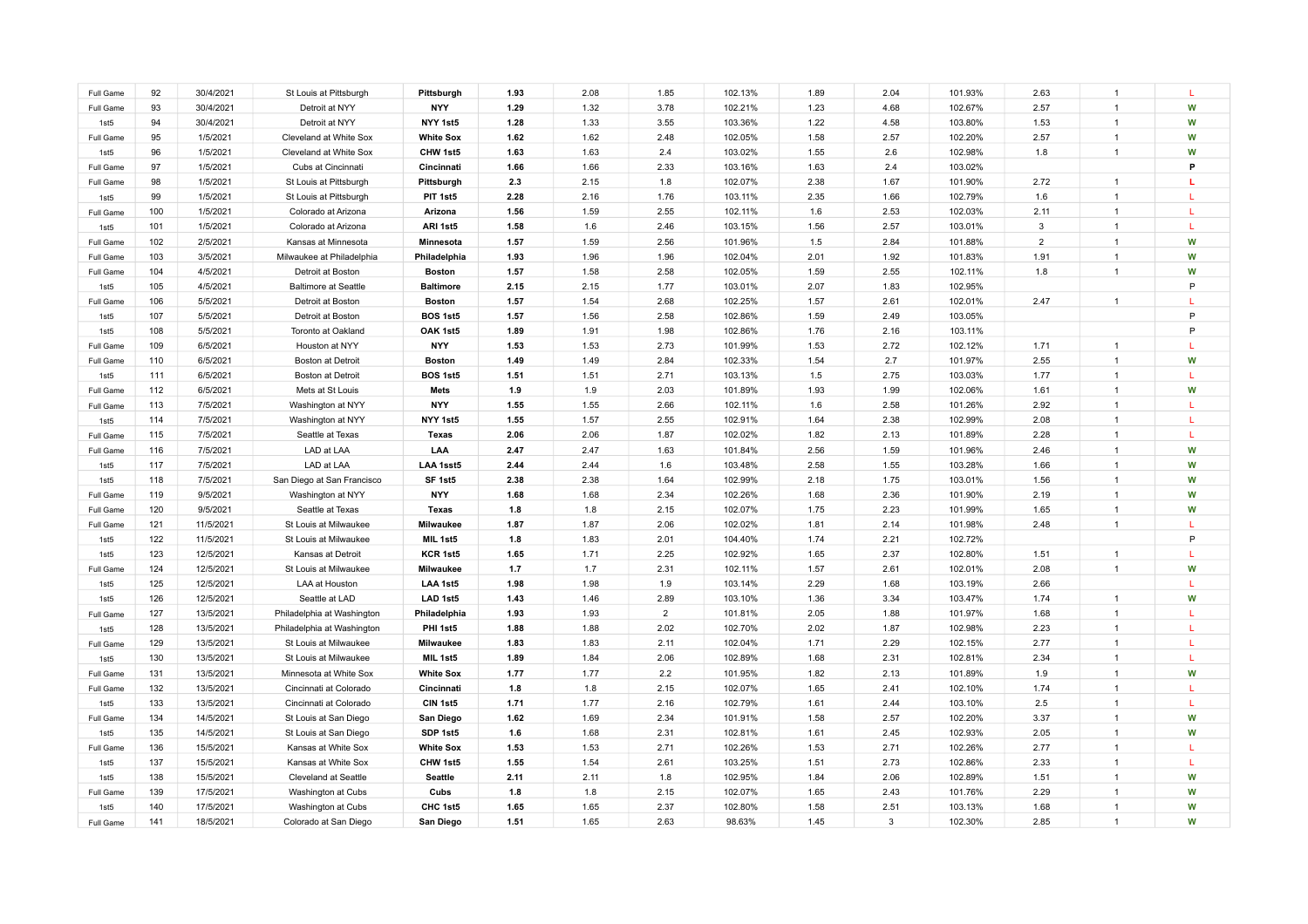| 1st5             | 142 | 18/5/2021 | Boston at Toronto          | BOS 1st5         | 2.33           | 2.33 | 1.66 | 103.16% | 2.19           | 1.75 | 102.80% | 1.76           | $\overline{1}$ |              |
|------------------|-----|-----------|----------------------------|------------------|----------------|------|------|---------|----------------|------|---------|----------------|----------------|--------------|
|                  | 143 | 18/5/2021 |                            |                  | 2.28           | 2.29 | 1.71 | 102.15% | 2.09           | 1.85 | 101.90% | 2.39           | $\mathbf{1}$   |              |
| Full Game        | 144 |           | Pittsburgh at St Louis     | Pittsburgh       |                | 2.21 |      |         | 1.91           |      |         | 2.71           | $\overline{1}$ |              |
| 1st5             |     | 18/5/2021 | Pittsburgh at St Louis     | PIT 1st5         | 2.21           |      | 1.73 | 103.05% |                | 1.98 | 102.86% |                |                |              |
| Full Game        | 145 | 18/5/2021 | Cleveland at LAA           | LAA              | 1.79           | 1.79 | 2.16 | 102.16% | 1.9            | 2.03 | 101.89% | 2.11           | $\overline{1}$ |              |
| 1st5             | 146 | 18/5/2021 | Cleveland at LAA           | LAA 1st5         | 1.83           | 1.83 | 2.08 | 102.72% | 1.83           | 2.07 | 102.95% | 2.54           | $\overline{1}$ |              |
| Full Game        | 147 | 18/5/2021 | Colorado at San Diego      | San Diego        | 1.43           | 1.43 | 3.1  | 102.19% | 1.35           | 3.55 | 102.24% | 3.3            | $\overline{1}$ | W            |
| 1st5             | 148 | 18/5/2021 | Colorado at San Diego      | SD 1st5          | 1.45           | 1.45 | 2.92 | 103.21% | 1.36           | 3.33 | 103.56% | 2.28           | $\mathbf{1}$   | W            |
| Full Game        | 149 | 18/5/2021 | NYM at Atlanta             | <b>NYM</b>       | 2.68           | 2.34 | 1.69 | 101.91% | 2.79           | 1.51 | 102.07% | 1.6            | $\mathbf{1}$   | L            |
| Full Game        | 150 | 20/5/2021 | Cubs at St Louis           | Cubs             | 1.95           | 1.96 | 1.96 | 102.04% | 1.85           | 2.08 | 102.13% | 2.33           | $\overline{1}$ | W            |
| 1st5             | 151 | 20/5/2021 | Cubs at St Louis           | CHC 1st5         | 1.89           | 1.9  | 1.98 | 103.14% | 1.8            | 2.11 | 102.95% |                |                | P            |
| Full Game        | 152 | 20/5/2021 | Detroit at Kansas          | KCR 1st5         | 1.74           | 1.74 | 2.2  | 102.93% | 1.63           | 2.39 | 103.19% | 1.89           | $\overline{1}$ |              |
| 1st5             | 153 | 22/5/2021 | Boston at Philadelphia     | BOS 1st5         | 1.75           | 1.75 | 2.19 | 102.80% | 1.75           | 2.18 | 103.01% | 1.5            | $\overline{1}$ | W            |
| Full Game        | 154 | 23/5/2021 | Milwaukee at Cincinnati    | Milwaukee        | 2.1            | 2.1  | 1.84 | 101.97% | 2.09           | 1.85 | 101.90% | 1.69           | $\mathbf{1}$   |              |
| Full Game        | 155 | 24/5/2021 | Colorado at Mets           | Mets             | 1.83           | 1.83 | 2.12 | 101.81% | 1.72           | 2.28 | 102.00% | 2.01           | $\mathbf{1}$   | L.           |
| Full Game        | 156 | 24/5/2021 | St Lois at White Sox       | <b>White Sox</b> | 1.69           | 1.69 | 2.33 | 102.09% | 1.57           | 2.6  | 102.16% | 2.48           | $\mathbf{1}$   | W            |
| Full Game        | 157 | 25/5/2021 | Atlanta at Boston          | <b>Boston</b>    | 2.11           | 1.97 | 1.95 | 102.04% | 1.98           | 1.94 | 102.05% | 1.72           | $\mathbf{1}$   |              |
| Full Game        | 158 | 25/5/2021 | Colorado at Mets           | Mets             | 1.41           | 1.42 | 3.15 | 102.17% | 1.43           | 3.1  | 102.19% | 2.25           | $\mathbf{1}$   | W            |
| 1st <sub>5</sub> | 159 | 25/5/2021 | Colorado at Mets           | NYM 1st5         | 1.44           | 1.44 | 2.96 | 103.23% | 1.35           | 3.39 | 103.57% |                |                | P            |
| Full Game        | 160 | 25/5/2021 | LAD at Houston             | Houston          | 2.2            | 2.2  | 1.77 | 101.95% | 2.04           | 1.88 | 102.21% | 1.57           | $\mathbf{1}$   | $\mathbf{L}$ |
| Full Game        | 161 | 25/5/2021 | St Louis at White Sox      | <b>White Sox</b> | 1.79           | 1.79 | 2.16 | 102.16% | 1.79           | 2.17 | 101.95% | 2.93           | $\overline{1}$ | W            |
| Full Game        | 162 | 26/5/2021 | St Louis at White Sox      | <b>White Sox</b> | 1.59           | 1.59 | 2.55 | 102.11% | 1.47           | 2.94 | 102.04% | 4.84           | $\overline{1}$ | T.           |
| 1st5             | 163 | 26/5/2021 | St Louis at White Sox      | CHW 1st5         | 1.6            | 1.6  | 2.46 | 103.15% | 1.44           | 2.94 | 103.46% | 3.53           | $\overline{1}$ | т.           |
| Full Game        | 164 | 26/5/2021 | Atlanta at Boston          | <b>Boston</b>    | 1.97           | 1.88 | 2.05 | 101.97% | 1.72           | 2.28 | 102.00% | 1.73           | $\mathbf{1}$   | W            |
| Full Game        | 165 | 26/5/2021 | Colorado at NY Mets        | Mets             | 1.8            |      |      |         |                |      |         |                |                | P            |
| 1st5             | 166 | 27/5/2021 | Cincinnati at Washington   | CIN 1st5         | 2.15           |      |      |         |                |      |         |                |                | P            |
| Full Game        | 167 | 29/5/2021 | Kansas at Minnesota        | Minnesota        | 1.77           | 1.77 | 2.2  | 101.95% | 1.63           | 2.45 | 102.17% | 2.35           | $\overline{1}$ |              |
| 1st5             | 168 | 29/5/2021 | Kansas at Minnesota        | MIN 1st5         | 1.78           | 1.78 | 2.15 | 102.69% | 1.63           | 2.4  | 103.02% | 1.54           | $\overline{1}$ | т.           |
| Full Game        | 169 | 29/5/2021 | St Louis at Arizona        | Arizona          | 1.96           | 1.96 | 1.96 | 102.04% | 1.77           | 2.2  | 101.95% | $\overline{2}$ | $\overline{1}$ |              |
| 1st5             | 170 | 30/5/2021 | <b>Texas at Seattle</b>    | TEX 1st5         | 2.11           | 2.11 | 1.8  | 102.95% | 1.93           | 1.96 | 102.83% |                |                | P            |
| Full Game        | 171 | 31/5/2021 | St Louis at LAD            | <b>Dodgers</b>   | 1.62           | 1.62 | 2.48 | 102.05% | 1.54           | 2.69 | 102.11% | 2.01           | $\mathbf{1}$   | W            |
| Full Game        | 172 | 1/6/2021  | San Diego at Cubs          | Cubs             | 2.01           | 2.01 | 1.92 | 101.83% | 1.83           | 2.11 | 102.04% | 1.93           | $\overline{1}$ | W            |
| 1st5             | 173 | 1/6/2021  | Boston at Houston          | HOU 1st5         | 1.86           | 1.86 | 2.03 | 103.02% | 1.57           | 2.55 | 102.91% | 1.93           | $\overline{1}$ | W            |
| Full Game        | 174 | 1/6/2021  | Texas at Colorado          | <b>Texas</b>     | 2.14           | 2.15 | 1.8  | 102.07% | 1.95           | 1.97 | 102.04% | 2.44           | $\mathbf{1}$   | т.           |
| 1st5             | 175 | 1/6/2021  | Texas at Colorado          | TEX 1st5         | 2.11           | 2.11 | 1.8  | 102.95% | 2.05           | 1.85 | 102.83% | 2.21           | $\overline{1}$ |              |
| Full Game        | 176 | 2/6/2021  | Texas at Colorado          | <b>Texas</b>     | 2.02           | 2.05 | 1.88 | 101.97% | 1.89           | 2.03 | 102.17% | 1.94           | $\mathbf{1}$   | т.           |
| 1st5             | 177 | 2/6/2021  | Texas at Colorado          | TEX 1st5         | $\overline{2}$ | 2.03 | 1.86 | 103.02% | 1.94           | 1.94 | 103.09% | 1.57           | $\mathbf{1}$   |              |
| Full Game        | 178 | 3/6/2021  | Texas at Colorado          | Texas            | 2.17           | 1.93 | 1.99 | 102.06% | 2.17           | 1.79 | 101.95% | 1.76           | $\mathbf{1}$   | L            |
| 1st5             | 179 | 3/6/2021  | Texas at Colorado          | TEX 1st5         | 2.17           | 1.88 | 2.01 | 102.94% | 2.24           | 1.72 | 102.78% | 1.58           | $\overline{1}$ |              |
| Full Game        | 180 | 4/6/2021  | Washington at Philadelphia | Philadelphia     | 1.95           | 1.95 | 1.97 | 102.04% | 2.06           | 1.88 | 101.74% | 3.44           | $\mathbf{1}$   |              |
| 1st5             | 181 | 4/6/2021  | Washington at Philadelphia | PHI 1st5         | 2.02           | 2.02 | 1.87 | 102.98% | $\overline{2}$ | 1.88 | 103.19% |                |                | P            |
| Full Game        | 182 | 4/6/2021  | Cleveland at Baltimore     | <b>Baltimore</b> | 2.1            | 2.1  | 1.84 | 101.97% | 1.98           | 1.94 | 102.05% | 2.75           | $\mathbf{1}$   | W            |
| 1st <sub>5</sub> | 183 | 4/6/2021  | Cleveland at Baltimore     | <b>BAL 1st5</b>  | 2.11           | 2.11 | 1.8  | 102.95% | 1.81           | 2.1  | 102.87% |                |                | P            |
| Full Game        | 184 | 4/6/2021  | Cincinnati at St Louis     | Cincinnati       | 2.15           | 2.15 | 1.8  | 102.07% | 2.16           | 1.8  | 101.85% | 1.64           | $\mathbf{1}$   | W            |
| Full Game        | 185 | 4/6/2021  | Oakland at Colorado        | Oakland          | 1.75           | 1.81 | 2.14 | 101.98% | 1.7            | 2.31 | 102.11% | 2.23           | $\mathbf{1}$   | W            |
| 1st5             | 186 | 4/6/2021  | Oakland at Colorado        | OAK 1st5         | 1.74           | 1.79 | 2.13 | 102.81% | 2.13           | 1.79 | 102.81% | 2.32           | $\mathbf{1}$   | W            |
| 1st5             | 187 | 4/6/2021  | Cubs at SF Giants          | SFG 1st5         | 1.86           | 1.86 | 2.03 | 103.02% | 1.89           | 1.99 | 103.16% | 1.87           | $\overline{1}$ | W            |
| Full Game        | 188 | 5/6/2021  | Cincinnati at St Louis     | Cincinnati       | 1.86           | 1.76 | 2.22 | 101.86% | 1.95           | 1.97 | 102.04% | 2.5            | $\mathbf{1}$   | W            |
| 1st5             | 189 | 5/6/2021  | Cincinnati at St Louis     | CIN 1st5         | 1.76           | 1.67 | 2.33 | 102.80% | 1.81           | 2.09 | 103.10% |                |                | P            |
| Full Game        | 190 | 6/6/2021  | Cincinnati at St Louis     | Cincinnati       | 2.15           | 2.15 | 1.8  | 102.07% | 2.09           | 1.85 | 101.90% | 2.67           | $\mathbf{1}$   | W            |
| 1st5             | 191 | 6/6/2021  | Cincinnati at St Louis     | CIN 1st5         | 2.11           | 2.11 | 1.8  | 102.95% | 2.09           | 1.82 | 102.79% | 2.36           | $\mathbf{1}$   | W            |
|                  |     |           |                            |                  |                |      |      |         |                |      |         |                |                |              |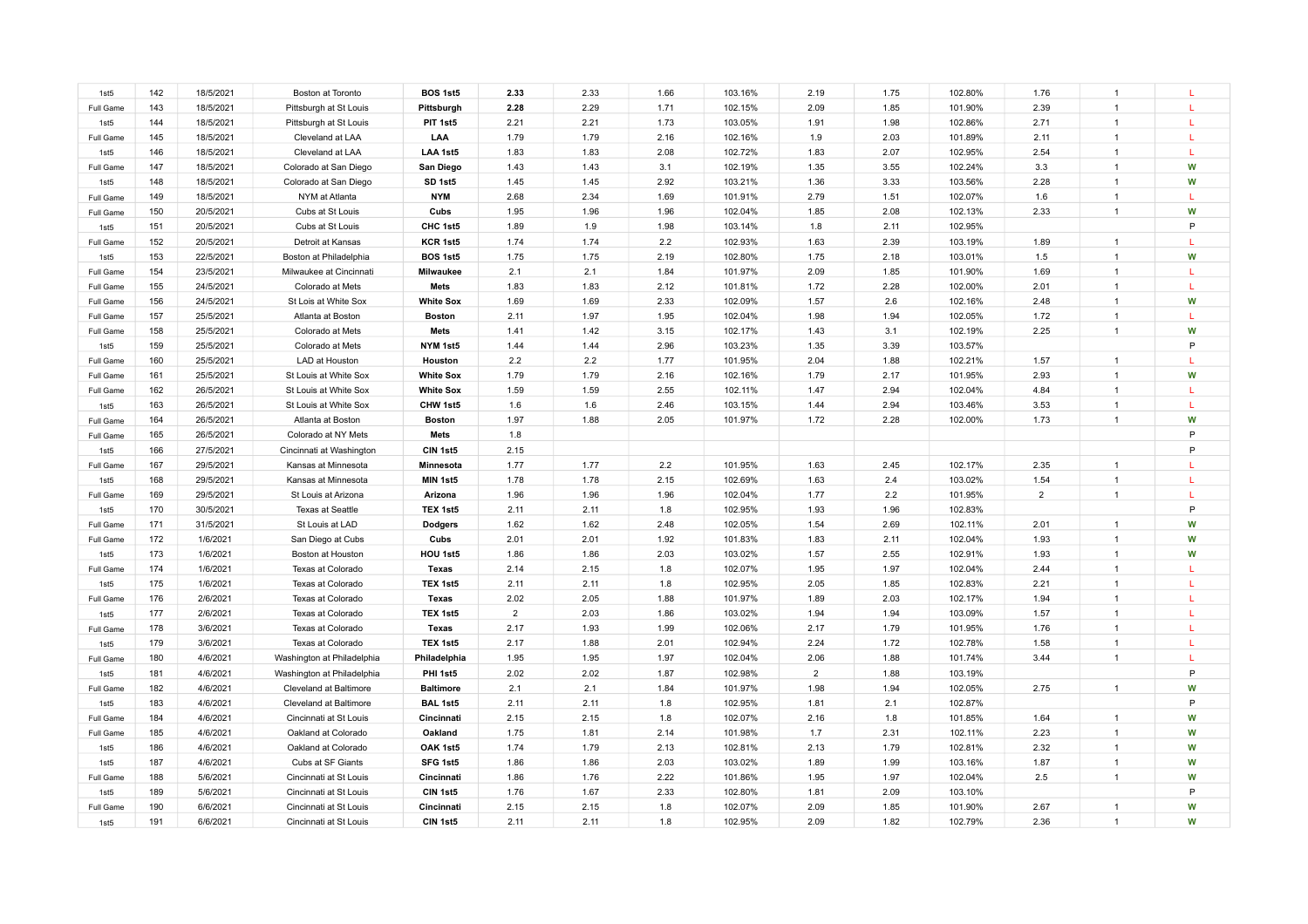| Full Game        | 192 | 6/6/2021  | Oakland at Colorado        | Oakland          | 2.08           | 2.04           | 1.89 | 101.93% | 2.02 | 1.91           | 101.86% | 2.45           | $\overline{1}$ |              |
|------------------|-----|-----------|----------------------------|------------------|----------------|----------------|------|---------|------|----------------|---------|----------------|----------------|--------------|
| 1st5             | 193 | 6/6/2021  | Oakland at Colorado        | OAK 1st5         | 2.13           | 1.85           | 2.05 | 102.83% | 2.01 | 1.88           | 102.94% | 2.16           |                |              |
| Full Game        | 194 | 7/6/2021  | Cubs at San Diego          | Cubs             | 2.09           | 2.11           | 1.83 | 102.04% | 2.03 | 1.89           | 102.17% | 1.55           |                | т.           |
| 1st5             | 195 | 7/6/2021  | Cubs at San Diego          | CHC 1st5         | 2.05           | 2.06           | 1.84 | 102.89% | 1.93 | 1.96           | 102.83% | 2.44           |                | L            |
| Full Game        | 196 | 8/6/2021  | NY Mets at Baltimore       | <b>Baltimore</b> | 2.1            | 2.12           | 1.83 | 101.81% | 2.02 | 1.91           | 101.86% | 2.13           |                | W            |
| 1st5             | 197 | 8/6/2021  | NY Mets at Baltimore       | BAL 1st5         | 2.11           | 2.12           | 1.79 | 103.04% | 1.97 | 1.92           | 102.84% | 1.78           |                | W            |
| Full Game        | 198 | 8/6/2021  | Milwaukee at Cincinnati    | Cincinnati       | 1.76           | 1.8            | 2.15 | 102.07% | 1.71 | 2.29           | 102.15% | 2.06           | $\mathbf{1}$   | L            |
| 1st5             | 199 | 8/6/2021  | Milwaukee at Cincinnati    | CIN 1st5         | 1.69           | 1.8            | 2.11 | 102.95% | 1.68 | 2.31           | 102.81% | 1.71           |                | L            |
| 1st5             | 200 | 8/6/2021  | Houston at Boston          | HOU 1st5         | 1.82           | 1.9            | 1.98 | 103.14% | 1.74 | 2.2            | 102.93% | 2.79           |                | W            |
| Full Game        | 201 | 8/6/2021  | Toronto at White Sox       | <b>White Sox</b> | 1.66           | 1.74           | 2.25 | 101.92% | 1.68 | 2.34           | 102.26% | 1.89           | $\mathbf{1}$   | W            |
| Full Game        | 202 | 8/6/2021  | NYY at Minnesota           | Minnesota        | 2.04           | 1.96           | 1.96 | 102.04% | 2.03 | 1.9            | 101.89% | 1.58           | $\overline{1}$ |              |
| Full Game        | 203 | 9/6/2021  | NY Mets at Baltimore       | <b>Baltimore</b> | 2.37           | 2.36           | 1.68 | 101.90% | 2.19 | 1.78           | 101.84% | 2.68           | $\overline{1}$ | L.           |
| 1st5             | 204 | 9/6/2021  | NY Mets at Baltimore       | BAL 1st5         | 2.33           | 2.33           | 1.67 | 102.80% | 2.32 | 1.67           | 102.98% | 1.72           | $\overline{1}$ | L.           |
| 1st5             | 205 | 9/6/2021  | Arizona at Oakland         | ARI 1st5         | 2.8            | 2.69           | 1.52 | 102.96% | 2.71 | 1.51           | 103.13% | 1.84           | $\overline{1}$ | L            |
| Full Game        | 206 | 10/6/2021 | Colorado at Miami          | Miami            | 1.54           | 1.54           | 2.68 | 102.25% | 1.51 | 2.8            | 101.94% | 1.56           | $\overline{1}$ | W            |
| Full Game        | 207 | 10/6/2021 | Yankees at Minnesota       | Minnesota        | 2.2            | 2.19           | 1.78 | 101.84% | 2.28 | 1.72           | 102.00% | 1.65           | $\overline{1}$ | W            |
| Full Game        | 208 | 11/6/2021 | St Louis at Cubs           | Cubs             | 1.73           | 1.78           | 2.19 | 101.84% | 1.7  | 2.31           | 102.11% | 3.48           | $\overline{1}$ | W            |
| Full Game        | 209 | 11/6/2021 | St Louis at Cubs           | Over 9           | 1.89           | 1.98           | 1.91 | 102.86% | 1.83 | 2.08           | 102.72% | $\overline{1}$ | $\overline{1}$ | W            |
| 1st <sub>5</sub> | 210 | 11/6/2021 | Baltimore at Tampa Bay     | <b>Baltimore</b> | 2.51           | 2.35           | 1.68 | 102.08% | 2.54 | 1.6            | 101.87% | 1.62           | $\overline{1}$ | L            |
| Full Game        | 211 | 11/6/2021 | Baltimore at Tampa Bay     | BAL 1st5         | 2.44           | 2.29           | 1.69 | 102.84% | 2.32 | 1.67           | 102.98% | 2.43           | $\overline{1}$ | $\mathbf{L}$ |
| Full Game        | 212 | 11/6/2021 | Colorado at Cincinnati     | Cincinnati       | 1.47           | 1.47           | 2.95 | 101.93% | 1.49 | 2.85           | 102.20% | 1.67           | $\overline{1}$ | W            |
| Full Game        | 213 | 11/6/2021 | Texas at LAD               | <b>Dodgers</b>   | 1.38           | 1.38           | 3.33 | 102.49% | 1.3  | 3.92           | 102.43% | 1.65           | $\overline{1}$ | W            |
| Full Game        | 214 | 12/6/2021 | LAA at Arizona             | LAA              | 1.86           | 1.78           | 2.18 | 102.05% | 1.84 | 2.1            | 101.97% | 1.91           | $\mathbf{1}$   | W            |
| 1st <sub>5</sub> | 215 | 12/6/2021 | LAA at Arizona             | LAA 1st5         | 1.79           | 1.73           | 2.22 | 102.85% | 1.77 | 2.15           | 103.01% | 1.92           | $\overline{1}$ | т.           |
| Full Game        | 216 | 12/6/2021 | Colorado at Cincinnati     | Cincinnati       | 1.75           | 1.75           | 2.23 | 101.99% | 1.67 | 2.38           | 101.90% | 1.71           | $\overline{1}$ | W            |
| Full Game        | 217 | 12/6/2021 | St Louis at Cubs           | Cubs             | 1.56           | 1.63           | 2.47 | 101.84% | 1.58 | 2.59           | 101.90% | 1.86           | $\overline{1}$ | W            |
| Full Game        | 218 | 13/6/2021 | San Diego at NY Mets       | <b>NY Mets</b>   | 2.12           | 2.2            | 1.77 | 101.95% | 2.14 | 1.81           | 101.98% | 1.72           | $\overline{1}$ | т.           |
| 1st5             | 219 | 13/6/2021 | San Diego at NY Mets       | NYM 1st5         | 2.18           | 2.24           | 1.71 | 103.12% | 2.22 | 1.72           | 103.18% | 1.55           | $\overline{1}$ | W            |
| 1st <sub>5</sub> | 220 | 14/6/2021 | Philadelphia at LA Dodgers | LAD 1st5         | 1.6            | 1.63           | 2.43 | 102.50% | 1.58 | 2.5            | 103.29% | 1.91           | $\mathbf{1}$   | W            |
| 1st <sub>5</sub> | 221 | 15/6/2021 | Cincinnati at Milwaukke    | CIN 1st5         | 1.99           | 1.86           | 2.02 | 103.27% | 1.71 | 2.25           | 102.92% |                |                | P            |
| Full Game        | 222 | 15/6/2021 | Miami at St Louis          | Miami            | 2.09           | $\overline{2}$ | 1.93 | 101.81% | 2.14 | 1.81           | 101.98% | 1.69           | $\overline{1}$ | L            |
| 1st5             | 223 | 15/6/2021 | Miami at St Louis          | MIA 1st5         | $\overline{2}$ | 1.95           | 1.93 | 103.10% | 2.01 | 1.88           | 102.94% | 1.54           | $\mathbf{1}$   | W            |
| Full Game        | 224 | 16/6/2021 | Tampa Bay at White Sox     | <b>White Sox</b> | 1.8            | 1.8            | 2.15 | 102.07% | 1.78 | 2.19           | 101.84% | 1.59           | $\mathbf{1}$   | W            |
| Full Game        | 225 | 16/6/2021 | NYY at Toronto             | Toronto          | 2.51           | 2.43           | 1.64 | 102.13% | 2.48 | 1.62           | 102.05% | 1.85           | $\overline{1}$ | T.           |
| Full Game        | 226 | 17/6/2021 | Arizona at San Francisco   | San Francisco    | 1.48           | 1.48           | 2.9  | 102.05% | 1.47 | 2.95           | 101.93% | 2.62           | $\overline{1}$ | W            |
| 1st5             | 227 | 17/6/2021 | Arizona at San Francisco   | SFG 1st5         | 1.51           | 1.5            | 2.75 | 103.03% | 1.5  | 2.73           | 103.30% | 1.86           | $\overline{1}$ | W            |
| Full Game        | 228 | 17/6/2021 | St Louis at Allanta        | Atlanta          | 1.61           | 1.61           | 2.51 | 101.95% | 1.56 | 2.63           | 102.13% | 2.96           | $\overline{1}$ | W            |
| 1st5             | 229 | 17/6/2021 | St Louis at Allanta        | ATL 1st5         | 1.62           | 1.62           | 2.43 | 102.88% | 1.52 | 2.68           | 103.10% | 2.95           | $\overline{1}$ | W            |
| Full Game        | 230 | 18/6/2021 | White Sox at Houston       | Houston          | 1.83           | 1.83           | 2.12 | 101.81% | 1.85 | 2.09           | 101.90% | 1.79           | $\overline{1}$ | W            |
| Full Game        | 231 | 20/6/2021 | Toronto at Baltimore       | <b>Baltimore</b> | 2.79           | 2.79           | 1.51 | 102.07% | 2.6  | 1.57           | 102.16% | 2.22           | $\mathbf{1}$   | L            |
| 1st5             | 232 | 20/6/2021 | Toronto at Baltimore       | <b>BAI 1st5</b>  | 2.8            | 2.8            | 1.48 | 103.28% | 1.82 | 2.12           | 102.11% | 1.65           | $\overline{1}$ | L.           |
| Full Game        | 233 | 20/6/2021 | Minnesota at Texas         | Minnesota        | 1.9            | 1.9            | 2.03 | 101.89% | 1.82 | 2.12           | 102.11% | 1.55           | $\overline{1}$ | W            |
| Full Game        | 234 | 22/6/2021 | Atlanta at NY Mets         | <b>NY Mets</b>   | 2.02           | 1.91           | 2.02 | 101.86% | 1.98 | 1.94           | 102.05% | 1.66           | $\overline{1}$ | L            |
| Full Game        | 235 | 22/6/2021 | St louis at Detroit        | Detroit          | 2.05           | 2.09           | 1.85 | 101.90% | 2.04 | 1.89           | 101.93% | 3.01           | -1             | W            |
| 1st5             | 236 | 22/6/2021 | St louis at Detroit        | DET 1st5         | 2.07           | 2.1            | 1.81 | 102.87% | 1.89 | $\overline{2}$ | 102.91% | 2.61           | $\mathbf{1}$   | W            |
| Full Game        | 237 | 22/6/2021 | Colorado at Seatttle       | <b>Seattle</b>   | 1.64           | 1.69           | 2.34 | 101.91% | 1.61 | 2.5            | 102.11% | 1.81           | $\overline{1}$ | W            |
| Full Game        | 238 | 23/6/2021 | Colorado at Seatttle       | <b>Seattle</b>   | 1.99           | 2.06           | 1.87 | 102.02% | 2.02 | 1.91           | 101.86% | 1.62           |                | L            |
| Full Game        | 239 | 24/6/2021 | Houston at Detroit         | Houston          | 1.54           | 1.54           | 2.68 | 102.25% | 1.45 | 3.03           | 101.97% | 1.6            |                | W            |
| 1st5             | 240 | 24/6/2021 | Houston at Detroit         | HOU 1st5         | 1.57           | 1.56           | 2.55 | 103.32% | 1.44 | 2.95           | 103.34% | 2.61           | $\overline{1}$ | W            |
| Full Game        | 241 | 25/6/2021 | Colorado at Milwaukee      | Milwaukee        | 1.45           | 1.45           | 2.99 | 102.41% | 1.37 | 3.41           | 102.32% | 1.92           |                | W            |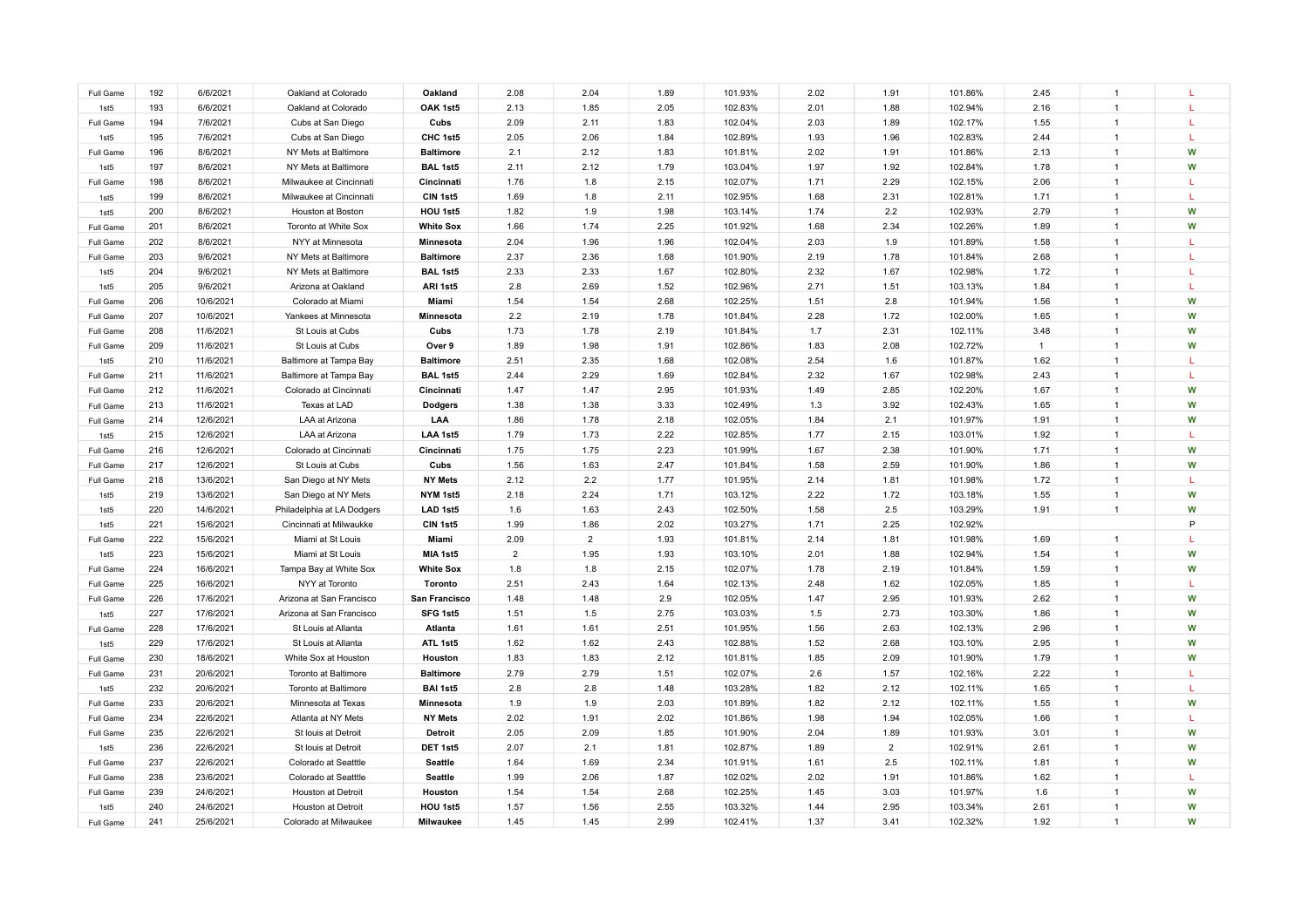| 1st5             | 242        | 26/6/2021 | <b>Baltimore at Toronto</b> | BAL 1st5         | 3.48           | 3.31 | 1.37 | 103.20% | 3.45 | 1.34 | 103.61% | 1.88 | $\overline{1}$                   |              |
|------------------|------------|-----------|-----------------------------|------------------|----------------|------|------|---------|------|------|---------|------|----------------------------------|--------------|
| 1st5             | 243        | 27/6/2021 | LAA at Tampa Bay            | LAA 1st5         | 2.24           | 2.24 | 1.71 | 103.12% | 2.23 | 1.72 | 102.98% |      |                                  | P            |
| 1st5             | 244        | 28/6/2021 | LAA at NYY                  | LAA 1st5         | 2.27           | 2.2  | 1.74 | 102.93% | 2.27 | 1.7  | 102.88% | 1.56 | $\overline{1}$                   | W            |
| 1st5             | 245        | 29/6/2021 | LAA at NYY                  | LAA 1st5         | 2.24           | 2.31 | 1.67 | 103.17% | 2.24 | 1.71 | 103.12% | 1.88 |                                  | L            |
| 1st5             | 246        | 29/6/2021 | Pittsburgh at Colorado      | PIT 1st5         | 2.52           | 2.52 | 1.58 | 102.97% | 2.8  | 1.48 | 103.28% | 1.54 |                                  | L            |
| Full Game        | 247        | 29/6/2021 | San Francisco at LA Dodgers | San Francisco    | 2.3            | 2.34 | 1.69 | 101.91% | 2.38 | 1.69 | 101.19% | 1.79 |                                  | т.           |
| 1st5             | 248        | 29/6/2021 | San Francisco at LA Dodgers | SFG 1st5         | 2.24           | 2.26 | 1.7  | 103.07% | 2.15 | 1.78 | 102.69% | 1.92 | $\overline{1}$                   | L            |
| Full Game        | 249        | 30/6/2021 | Arizona at St Louis         | Arizona          | 2.9            | 2.63 | 1.56 | 102.13% | 2.87 | 1.49 | 101.96% | 1.88 |                                  |              |
| 1st5             | 250        | 30/6/2021 | Arizona at St Louis         | ARI 1st5         | 2.69           | 2.53 | 1.57 | 103.22% | 2.71 | 1.51 | 103.13% | 2.24 |                                  |              |
| 1st5             | 251        | 30/6/2021 | Kansas at Boston            | KCR 1st5         | 2.35           | 2.35 | 1.69 | 101.72% | 2.09 | 1.82 | 102.79% | 2.22 | $\mathbf{1}$                     | L            |
| 1st5             | 252        | 30/6/2021 | Minnesota at Boston         | MIN 1st5         | 2.1            | 2.24 | 1.71 | 103.12% | 2.04 | 1.85 | 103.07% | 1.59 | $\overline{1}$                   | $\mathbf{L}$ |
| 1st5             | 253        | 1/7/2021  | Seattle at Toronto          | SEA 1st5         | 2.73           | 2.81 | 1.48 | 103.15% | 2.67 | 1.55 | 101.97% | 1.56 | $\blacktriangleleft$             | W            |
| Full Game        | 254        | 2/7/2021  | <b>Texas at Seattle</b>     | Seattle          | 1.97           | 2.02 | 1.91 | 101.86% | 1.84 | 2.1  | 101.97% | 2.17 | $\mathbf{1}$                     | W            |
| 1st5             | 255        | 2/7/2021  | <b>Texas at Seattle</b>     | SEA 1st5         | $\overline{2}$ | 2.04 | 1.85 | 103.07% | 1.93 | 1.96 | 102.83% | 1.89 | $\overline{1}$                   | L            |
| 1st5             | 256        | 3/7/2021  | Cubs at Cincinnati          | CIN 1st5         | 1.76           | 1.75 | 2.18 | 103.01% | 1.74 | 2.2  | 102.93% |      |                                  | P            |
| Full Game        | 257        | 3/7/2021  | Cubs at Cincinnati          | Cincinnati       | 1.8            | 1.75 | 2.23 | 101.99% | 1.81 | 2.15 | 101.76% | 2.67 | $\blacktriangleleft$             | W            |
| 1st5             | 258        | 3/7/2021  | White Sox at Detroit        | DE 1st5          | 2.25           | 2.32 | 1.67 | 102.98% | 2.09 | 1.81 | 103.10% | 1.52 | $\overline{1}$                   | W            |
| Full Game        | 259        | 4/7/2021  | Cubs at Cincinnati          | Cincinnati       | 1.84           | 1.84 | 2.1  | 101.97% | 1.91 | 2.02 | 101.86% | 2.1  | $\overline{1}$                   | W            |
| Full Game        | 260        | 6/7/2021  | St Louis at San Francisco   | San Francisco    | 1.5            | 1.56 | 2.65 | 101.84% | 1.5  | 2.83 | 102.00% | 3.09 | $\overline{1}$                   | L            |
| Full Game        | 261        | 6/7/2021  | LA Dodgers at Miami         | Miami            | 2.51           | 2.47 | 1.63 | 101.84% | 2.13 | 1.81 | 102.20% | 1.52 | $\overline{1}$                   | W            |
| Full Game        | 262        | 7/7/2021  | Oakland at Houston          | Houston          | 1.68           | 1.68 | 2.36 | 101.90% | 1.64 | 2.45 | 101.79% | 3.04 | $\overline{1}$                   | W            |
| Full Game        | 263        | 7/7/2021  | St Louis at San Francisco   | San Francisco    | 1.81           | 1.8  | 2.15 | 102.07% | 1.75 | 2.23 | 101.99% | 1.72 | $\overline{1}$                   | $\mathbf{L}$ |
| Full Game        | 264        | 8/7/2021  | Toronto at Baltimore        | <b>Baltimore</b> | 3.05           | 3.05 | 1.44 | 102.23% | 2.7  | 1.54 | 101.97% | 1.67 | $\overline{1}$                   | L.           |
| Full Game        | 265        | 8/7/2021  | Oakland at Houston          | Houston          | 1.71           | 1.72 | 2.27 | 102.19% | 1.64 | 2.43 | 102.13% | 1.67 | $\overline{1}$                   | W            |
| Full Game        | 266        | 8/7/2021  | St Louis at San Francisco   | San Francisco    | 1.58           | 1.58 | 2.57 | 102.20% | 1.58 | 2.58 | 102.05% | 2.98 | $\overline{1}$                   | W            |
| 1st5             | 267        | 9/7/2021  | NYY at Seattle              | SEA 1st5         | 2.22           | 2.23 | 1.72 | 102.98% | 2.17 | 1.76 | 102.90% | 1.72 | $\overline{1}$                   | W            |
| Full Game        | 268        | 9/7/2021  | NYY at Seattle              | <b>Seattle</b>   | 2.26           | 2.26 | 1.73 | 102.05% | 2.24 | 1.74 | 102.11% | 1.59 | $\overline{1}$                   | W            |
| Full Game        | 269        | 10/7/2021 | Atlanta at Miami            | Miami            | 2.26           | 2.26 | 1.73 | 102.05% | 2.4  | 1.66 | 101.91% | 1.57 | $\overline{1}$                   | L            |
| Full Game        | 270        | 11/7/2021 | Colorado at San Diego       | San Diego        | 1.57           | 1.61 | 2.5  | 102.11% | 1.49 | 2.85 | 102.20% | 1.81 | $\overline{1}$                   | т.           |
| Full Game        | 271        | 12/7/2021 | Colorado at San Diego       | San Diego        | 1.57           | 1.61 | 2.5  | 102.11% | 1.54 | 2.69 | 102.11% | 1.63 | $\overline{1}$                   | T.           |
| Full Game        | 272        | 16/7/2021 | Cleveland at Oakland        | Cleveland        | 2.76           | 2.82 | 1.5  | 102.13% | 2.69 | 1.54 | 102.11% | 1.57 | $\overline{1}$                   | L            |
| 1st5             | 273        | 16/7/2021 | Cleveland at Oakland        | CLE 1st5         | 2.9            | 1.51 | 2.72 | 102.99% | 2.8  | 1.48 | 103.28% | 1.58 | $\overline{1}$                   | т.           |
| Full Game        | 274        | 17/7/2021 | San Fancisco at St Iouis    | San Francisco    | 1.85           | 1.91 | 2.02 | 101.86% | 1.9  | 2.02 | 102.14% | 2.24 | $\overline{1}$                   | L            |
| 1st5             | 275        | 18/7/2021 | Mets at Pittsburgh          | PIT 1st5         | 2.22           | 2.34 | 1.66 | 102.98% | 2.2  | 1.76 | 102.27% | 1.53 | $\overline{1}$                   | W            |
| Full Game        | 276        | 18/7/2021 | Mets at Pittsburgh          | Pittsburgh       | 2.23           | 2.34 | 1.68 | 102.26% | 2.26 | 1.73 | 102.05% | 1.58 | $\overline{1}$                   | L            |
| Full Game        | 277        | 18/7/2021 | SFG at STL                  | San Francisco    | 1.87           | 1.89 | 2.04 | 101.93% | 1.89 | 2.04 | 101.93% | 2.93 | $\overline{1}$                   | $\mathbf{L}$ |
| 1st5             | 278        | 18/7/2021 | SFG at STL                  | SFG 1st5         | 1.83           | 1.85 | 2.05 | 102.83% | 1.85 | 2.05 | 102.83% |      |                                  | P            |
| Full Game        | 279        | 18/7/2021 | Boston at Yankees           | <b>NYY</b>       | 1.93           | 1.94 | 1.98 | 102.05% | 1.85 | 2.09 | 101.90% | 1.63 | $\mathbf{1}$                     | W            |
| Full Game        | 280        | 20/7/2021 | Miami at Washington         | Washington       | 2.07           | 2.15 | 1.8  | 102.07% | 2.01 | 1.92 | 101.83% | 1.62 | $\mathbf{1}$                     | W            |
| Full Game        | 281        | 20/7/2021 | Seattle at Colorado         | <b>Seattle</b>   | 2.61           | 2.58 | 1.59 | 101.65% | 2.57 | 1.58 | 102.20% | 1.78 | $\overline{1}$                   | W            |
| 1st5             | 282        | 20/7/2021 | Minnesota at White Sox      | MIN 1st5         | 2.45           | 2.53 | 1.57 | 103.22% | 2.06 | 1.84 | 102.89% | 1.82 | $\mathbf{1}$                     | L            |
| 1st <sub>5</sub> | 283        | 20/7/2021 | Cubs at St Louis            | CHC 1st5         | 2.07           | 1.97 | 1.92 | 102.84% | 2.09 | 1.82 | 102.79% | 1.65 | $\overline{1}$                   | т.           |
| Full Game        | 284        | 21/7/2021 | Miami at Washington         | Washington       | 1.9            | 1.89 | 2.03 | 102.17% | 1.63 | 2.37 | 103.54% | 1.75 | $\overline{1}$                   | L            |
| Full Game        | 285        | 22/7/2021 | Cubs at St Louis            | Cubs             | 2.18           | 2.14 | 1.81 | 101.98% | 2.24 | 1.75 | 101.79% | 1.71 | $\mathbf{1}$                     | L            |
| 1st5             | 286        | 22/7/2021 | Cubs at St Louis            | CHC 1st5         | 2.17           | 2.1  | 1.81 | 102.87% | 2.13 | 1.79 | 102.81% | 2.17 | $\overline{1}$                   | L            |
| Full Game        | 287        | 23/7/2021 | Atizona at Cubs             | Ariozona         | 2.26           | 2.32 | 1.7  | 101.93% | 2.2  | 1.77 | 101.95% | 1.58 | $\overline{1}$                   | L.           |
| Full Game        | 288        | 23/7/2021 | Washington at Baltimore     | <b>Baltimore</b> | 2.23           | 2.15 | 1.8  | 102.07% | 2.18 | 1.78 | 102.05% | 1.81 | $\mathbf{1}$                     | W            |
| 1st5             | 289<br>290 | 23/7/2021 | Washington at Baltimore     | <b>BAL 1st5</b>  | 2.22           | 2.16 | 1.77 | 102.79% | 2.15 | 1.77 | 103.01% | 2.82 | $\overline{1}$<br>$\overline{1}$ | W            |
| Full Game        |            | 23/7/2021 | Cardinals at Reds           | Reds             | 1.63           | 1.67 | 2.37 | 102.07% | 1.66 | 2.4  | 101.91% | 1.9  |                                  | W            |
| Full Game        | 291        | 23/7/2021 | <b>Tigers at Royals</b>     | <b>Tigers</b>    | 2.16           | 2.09 | 1.85 | 101.90% | 2.06 | 1.87 | 102.02% | 1.73 | $\mathbf{1}$                     |              |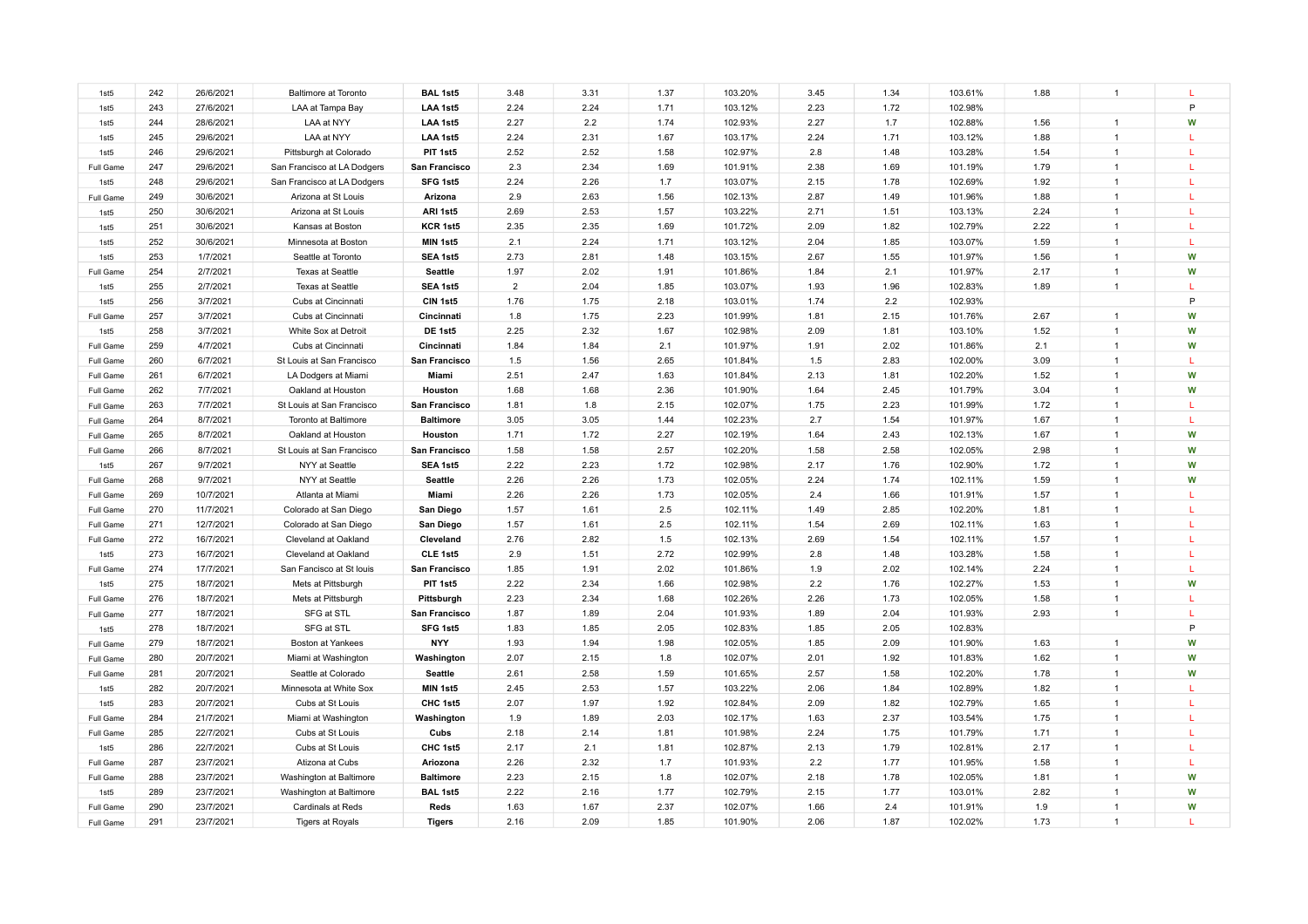| 1st5             | 292 | 23/7/2021 | <b>Tigers at Royals</b>    | DET 1st5         | 2.12           | 2.06           | 1.84 | 102.89% | 2.09           | 1.82 | 102.79% | 1.61           |                      |              |
|------------------|-----|-----------|----------------------------|------------------|----------------|----------------|------|---------|----------------|------|---------|----------------|----------------------|--------------|
| Full Game        | 293 | 24/7/2021 | Oakland at Seattle         | <b>Seattle</b>   | 2.14           | 2.25           | 1.74 | 101.92% | $\overline{2}$ | 1.92 | 102.08% | 2.26           | $\overline{1}$       | W            |
| 1st5             | 294 | 24/7/2021 | Oakland at Seattle         | SEA 1st5         | 2.15           | 2.24           | 1.72 | 102.78% | 1.97           | 1.92 | 102.84% | 1.6            | $\mathbf{1}$         | W            |
| Full Game        | 295 | 25/7/2021 | Cardinals at Reds          | Reds             | 1.59           | 1.59           | 2.56 | 101.96% | 1.61           | 2.51 | 101.95% | 1.71           |                      | L            |
| Full Game        | 296 | 26/7/2021 | Washington at Philadelphia | Washington       | 2.05           | 2.05           | 1.88 | 101.97% | 2.18           | 1.79 | 101.74% | 1.5            |                      | L            |
| 1st5             | 297 | 26/7/2021 | Washington at Philadelphia | WSN 1st5         | 2.03           | 2.03           | 1.86 | 103.02% | 2.11           | 1.8  | 102.95% | 2.46           |                      | W            |
| Full Game        | 298 | 27/7/2021 | Ariona at Texas            | Arizona          | 2.39           | 2.29           | 1.71 | 102.15% | 2.33           | 1.69 | 102.09% | 1.72           |                      |              |
| Full Game        | 299 | 28/7/2021 | Houston at Seattle         | <b>Seattle</b>   | 2.1            | 2.2            | 1.77 | 101.95% | 2.02           | 1.9  | 102.14% | 1.69           |                      | L            |
| Full Game        | 300 | 30/7/2021 | Oakland at LAA             | LAA              | 2.08           | 2.15           | 1.8  | 102.07% | 2.05           | 1.88 | 101.97% | 1.75           |                      |              |
| Full Game        | 301 | 30/7/2021 | Oakland at LAA             | LAA              | 2.13           | 2.05           | 1.88 | 101.97% | 2.35           | 1.68 | 102.08% | 1.51           |                      | W            |
| Full Game        | 302 | 1/8/2021  | Colorado at San Diego      | San Diego        | 1.61           | 1.61           | 2.51 | 101.95% | 1.65           | 2.41 | 102.10% | 1.66           |                      | W            |
| Full Game        | 303 | 2/8/2021  | Seattle at Tampa           | <b>Tampa Bay</b> | 1.67           | 1.63           | 2.47 | 101.84% | 1.51           | 2.77 | 102.33% | 2.29           |                      |              |
| Full Game        | 304 | 3/8/2021  | Boston at Detroit          | Detroit          | 2.25           | 2.24           | 1.75 | 101.79% | 2.32           | 1.69 | 102.28% | 1.49           |                      | W            |
| 1st5             | 305 | 3/8/2021  | Minnesota at Cincinnati    | MIN 1st5         | 2.2            | 2.2            | 1.74 | 102.93% | 2.18           | 1.75 | 103.01% | 1.65           | $\mathbf{1}$         | т.           |
| Full Game        | 306 | 3/8/2021  | Kansas at White Sox        | <b>White Sox</b> | 1.54           | 1.54           | 2.69 | 102.11% | 1.43           | 3.1  | 102.19% | 1.58           | $\mathbf{1}$         | W            |
| 1st5             | 307 | 4/8/2021  | Seattle at Tampa           | SEA 1st5         | 2.22           | 2.24           | 1.71 | 103.12% | 2.19           | 1.74 | 103.13% | 1.8            | $\overline{1}$       |              |
| 1st5             | 308 | 4/8/2021  | Baltimore at NYY           | BAL 1st5         | 3.17           | 3.09           | 1.41 | 103.28% | 3.21           | 1.38 | 103.62% |                |                      | P            |
| 1st <sub>5</sub> | 309 | 4/8/2021  | Cubs at Colorado           | CHC 1st5         | 2.34           | 2.4            | 1.63 | 103.02% | 2.69           | 1.52 | 102.96% | 1.83           | $\blacktriangleleft$ | W            |
| Full Game        | 310 | 5/8/2021  | Boston at Detroi           | Detroit          | 2.19           | 2.1            | 1.84 | 101.97% | 2.08           | 1.85 | 102.13% | 1.7            | $\overline{1}$       | W            |
| Full Game        | 311 | 5/8/2021  | LAA at Texas               | LAA              | 1.89           | 1.87           | 2.06 | 102.02% | 1.99           | 1.93 | 102.06% | 1.66           | $\overline{1}$       | W            |
| 1st5             | 312 | 6/8/2021  | Minnesota at Houston       | MIN 1st5         | 2.71           | 2.96           | 1.44 | 103.23% | 2.38           | 1.64 | 102.99% | 1.72           | $\overline{1}$       | L            |
| 1st5             | 313 | 8/8/2021  | Boston at Toronto          | <b>BOS 1st5</b>  | 3.03           | 2.77           | 1.49 | 103.22% | 2.89           | 1.47 | 102.63% | 1.91           | $\overline{1}$       | W            |
| Full Game        | 314 | 8/8/2021  | Texas at Oakland           | Oakland          | 1.38           | 1.38           | 3.33 | 102.49% | 1.39           | 3.31 | 102.15% | 1.69           | $\overline{1}$       | W            |
| Full Game        | 315 | 10/8/2021 | <b>Texas at Seattle</b>    | <b>Seattle</b>   | 1.49           | 1.53           | 2.71 | 102.26% | 1.55           | 2.6  | 102.98% | 2.04           | $\overline{1}$       | $\mathbf{L}$ |
| Full Game        | 316 | 12/8/2021 | Texas at Seattle           | <b>Seattle</b>   | 1.54           | 1.54           | 2.7  | 101.97% | 1.59           | 2.55 | 102.11% | 2.18           | $\overline{1}$       | W            |
| 1st5             | 317 | 13/8/2021 | Philadelphia at Cincinnati | CIN 1st5         | 2.71           | 2.45           | 1.63 | 102.17% | 2.48           | 1.62 | 102.05% | 1.72           | $\overline{1}$       | W            |
| Full Game        | 318 | 13/8/2021 | Cleveland at Detroit       | <b>Detroit</b>   | 2.05           | $\overline{2}$ | 1.93 | 101.81% | 2.11           | 1.83 | 102.04% | 1.5            | $\overline{1}$       | $\mathbf{L}$ |
| Full Game        | 319 | 14/8/2021 | Oakland at Texas           | Oakland          | 1.52           | 1.55           | 2.66 | 102.11% | 1.44           | 3.04 | 102.34% | 2.11           | $\overline{1}$       | W            |
| 1st5             | 320 | 14/8/2021 | Oakland at Texas           | OAK 1st5         | 1.54           | 1.47           | 2.83 | 103.36% | 1.56           | 2.56 | 103.17% | 1.66           | $\overline{1}$       | W            |
| 1st5             | 321 | 14/8/2021 | Houston at LAA             | HOU 1st5         | 1.58           | 1.65           | 2.35 | 103.16% | 1.52           | 2.68 | 103.10% | 1.61           | $\overline{1}$       | W            |
| Full Game        | 322 | 15/8/2021 | Oakland at Texas           | Oakland          | 1.5            | 1.51           | 2.79 | 102.07% | 1.44           | 3.05 | 102.23% | 1.91           | $\overline{1}$       | L            |
| 1st5             | 323 | 15/8/2021 | Oakland at Texas           | OAK 1st5         | 1.53           | 1.53           | 2.64 | 103.24% | 1.49           | 2.76 | 103.35% | 1.95           | $\overline{1}$       | L            |
| Full Game        | 324 | 16/8/2021 | Cleveland at Minnesota     | <b>Minnesota</b> | 1.89           | 1.78           | 2.2  | 101.63% | 1.81           | 2.14 | 101.98% | 1.56           | $\mathbf{1}$         | W            |
| 1st5             | 325 | 16/8/2021 | Oakland at White Sox       | OAK 1st5         | 1.87           | 1.85           | 2.04 | 103.07% | 1.7            | 2.26 | 103.07% | 1.8            | $\overline{1}$       | T.           |
| Full Game        | 326 | 18/8/2021 | <b>LAA at Detroit</b>      | Detroit          | 2.2            | 2.33           | 1.69 | 102.09% | 2.19           | 1.78 | 101.84% | 1.96           | $\mathbf{1}$         | L.           |
| Full Game        | 327 | 20/8/2021 | Kansas at Cubs             | Cubs             | 2.04           | 2.05           | 1.88 | 101.97% | 2.02           | 1.91 | 101.86% | 1.72           | $\overline{1}$       | L            |
| Full Game        | 328 | 20/8/2021 | Atlanta at Baltimore       | <b>Baltimore</b> | 3.27           | 2.95           | 1.47 | 101.93% | 3.18           | 1.41 | 102.37% | $\overline{2}$ |                      | L.           |
| 1st5             | 329 | 20/8/2021 | Atlanta at Baltimore       | <b>BAL 1st5</b>  | 3.02           | 2.74           | 1.5  | 103.16% | 2.96           | 1.44 | 103.23% | 1.81           |                      |              |
| 1st <sub>5</sub> | 330 | 20/8/2021 | Arizona at Colorado        | ARI 1st5         | 2.47           | 2.4            | 1.63 | 103.02% | 2.87           | 1.46 | 103.34% | $\overline{2}$ | $\mathbf{1}$         | L            |
| 1st <sub>5</sub> | 331 | 21/8/2021 | Arizona at Colorado        | ARI 1st6         | 2.21           | 2.45           | 1.68 | 100.34% | 2.3            | 1.68 | 103.00% | 1.64           | $\overline{1}$       | W            |
| Full Game        | 332 | 23/8/2021 | Seattle at Houston         | Houston          | 1.57           | 1.57           | 2.6  | 102.16% | 1.52           | 2.74 | 102.29% | 1.72           | $\mathbf{1}$         | L            |
| Full Game        | 333 | 23/8/2021 | Kansas at Cubs             | Cubs             | $\overline{2}$ | 1.94           | 1.98 | 102.05% | 1.91           | 2.01 | 102.11% | 1.59           | $\mathbf{1}$         | L            |
| Full Game        | 334 | 24/8/2021 | Kansas at Houston          | Houston          | 1.43           | 1.45           | 3    | 102.30% | 1.4            | 3.26 | 102.10% | 1.59           | $\mathbf{1}$         | L            |
| Full Game        | 335 | 24/8/2021 | Arizona at Pittsburgj      | Arizona          | 2.16           | 2.15           | 1.8  | 102.07% | 2.05           | 1.88 | 101.97% | 1.77           | -1                   | L            |
| Full Game        | 336 | 24/8/2021 | Kansas at Houston          | Houston          | 1.46           | 1.43           | 3.12 | 101.98% | 1.39           | 3.27 | 102.52% | $\overline{2}$ | $\overline{1}$       | W            |
| 1st <sub>5</sub> | 337 | 25/8/2021 | Detroit at St Louis        | STL 1st5         | 2.21           | 2.16           | 1.76 | 103.11% | 1.75           | 2.18 | 103.01% | 1.71           | $\overline{1}$       | L            |
| Full Game        | 338 | 26/8/2021 | LAA at Baltimore           | <b>Baltimore</b> | 2.18           | 2.41           | 1.65 | 102.10% | 1.97           | 1.95 | 102.04% | 1.88           |                      | W            |
| Full Game        | 339 | 27/8/2021 | Washington at NY Mets      | Washington       | 2.78           | 2.78           | 1.51 | 102.20% | 2.73           | 1.53 | 101.99% | 1.57           |                      | W            |
| 1st <sub>5</sub> | 340 | 27/8/2021 | Washington at NY Mets      | WSN 1st5         | 2.66           | 2.65           | 1.53 | 103.10% | 2.43           | 1.61 | 103.26% | 2.37           | $\overline{1}$       | W            |
| Full Game        | 341 | 28/8/2021 | Tampa Bay at Baltimore     | <b>Baltimore</b> | 2.71           | 2.8            | 1.51 | 101.94% | 2.39           | 1.66 | 102.08% | 1.73           |                      |              |
|                  |     |           |                            |                  |                |                |      |         |                |      |         |                |                      |              |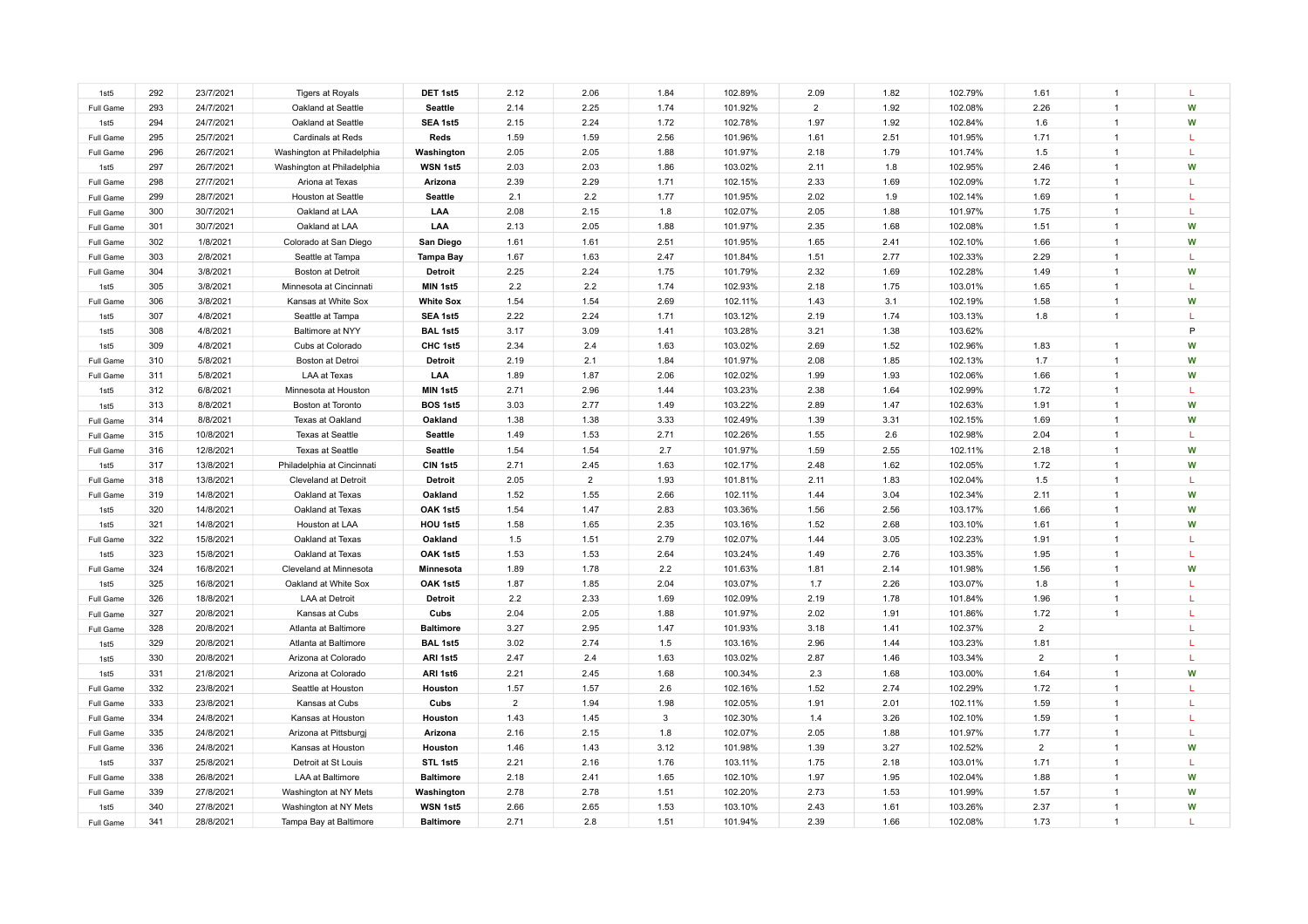| 1st5      | 342 | 28/8/2021 | Tampa Bay at Baltimore      | <b>BAL 1st5</b>  | 2.44         | 2.65  | 1.53 | 103.10% | 1.99           | 1.9  | 102.88% | 1.55           | $\overline{1}$ | W            |
|-----------|-----|-----------|-----------------------------|------------------|--------------|-------|------|---------|----------------|------|---------|----------------|----------------|--------------|
| Full Game | 343 | 28/8/2021 | Colorado at LA Dodgers      | Colorado         | 3.31         | 3.25  | 1.4  | 102.20% | 3.21           | 1.41 | 102.07% | 1.52           | $\overline{1}$ | L            |
| 1st5      | 344 | 28/8/2021 | Colorado at LA Dodgers      | COL 1st5         | 3.07         | 3.04  | 1.42 | 103.32% | 2.85           | 1.47 | 103.11% |                |                | P            |
| Full Game | 345 | 31/8/2021 | <b>Baltimore at Toronto</b> | <b>Baltimore</b> | 3.62         | 3.8   | 1.31 | 102.65% | 3.68           | 1.33 | 102.36% | 1.55           | $\overline{1}$ | W            |
| 1st5      | 346 | 31/8/2021 | <b>Baltimore at Toronto</b> | <b>BAL 1st5</b>  | 3.53         | 3.67  | 1.31 | 103.58% | 3.71           | 1.3  | 103.88% | 1.83           |                | L            |
| 1st5      | 347 | 31/8/2021 | Oakland at Detroit          | DET 1st5         | 1.93         | 1.98  | 1.91 | 102.86% | 1.85           | 2.04 | 103.07% | 1.59           |                | L            |
| 1st5      | 348 | 31/8/2021 | Cubs at Minnesota           | CHC 1st5         | 2.49         | 2.24  | 1.71 | 103.12% | 2.3            | 1.68 | 103.00% | 2.09           |                | W            |
| Full Game | 349 | 31/8/2021 | San Diego at Arizona        | Arizona          | 2.44         | 2.45  | 1.63 | 102.17% | 2.44           | 1.64 | 101.96% | 1.58           |                | L            |
| 1st5      | 350 | 31/8/2021 | San Diego at Arizona        | ARI 1st5         | 2.31         | 2.33  | 1.67 | 102.80% | 2.3            | 1.68 | 103.00% | 1.6            |                |              |
| 1st5      | 351 | 31/8/2021 | Atlanta at LA Dodgers       | ATL 1st5         | 2.57         | 2.58  | 1.56 | 102.86% | 2.57           | 1.56 | 103.01% | 1.81           |                | W            |
| 1st5      | 352 | 31/8/2021 | <b>Baltimore at Toronto</b> | <b>BAL 1st5</b>  | 3.13         | 3.12  | 1.34 | 106.68% | 3.24           | 1.38 | 103.33% | 1.76           |                |              |
| Full Game | 353 | 1/9/2021  | Pittsburgh at White Sox     | <b>White Sox</b> | 1.32         | 1.32  | 3.74 | 102.50% | 1.25           | 4.42 | 102.62% | 2.72           |                | W            |
| Full Game | 354 | 3/9/2021  | Baltimore at NYY            | <b>Baltimore</b> | $\mathbf{3}$ | 2.95  | 1.46 | 102.39% | 3.28           | 1.39 | 102.43% | 1.52           |                | L            |
| 1st5      | 355 | 3/9/2021  | Baltimore at NYY            | <b>BAI 1st5</b>  | 2.73         | 2.79  | 1.48 | 103.41% | 2.69           | 1.52 | 102.96% | 2.31           |                | L.           |
| Full Game | 356 | 5/9/2021  | Pittsburgh at Cubs          | Cubs             | 1.69         | 1.69  | 2.33 | 102.09% | 1.71           | 2.29 | 102.15% | 2.47           |                | W            |
| Full Game | 357 | 7/9/2021  | Cincinnati at Cubs          | Cubs             | 2.16         | 2.29  | 1.71 | 102.15% | 1.99           | 1.93 | 102.06% | 2.33           |                | W            |
| Full Game | 358 | 9/9/2021  | Kansas at Baltimore         | <b>Baltimore</b> | 1.93         | 1.8   | 2.15 | 102.07% | 1.89           | 2.04 | 101.93% | 1.79           | $\overline{1}$ | T.           |
| 1st5      | 359 | 9/9/2021  | Kansas at Baltimore         | <b>BAL 1st5</b>  | 1.94         | 1.8   | 2.11 | 102.95% | 1.91           | 1.98 | 102.86% | 1.54           |                | T.           |
| 1st5      | 360 | 10/9/2021 | Milwaukee at Cleveland      | CLE 1st5         | 2.41         | 2.38  | 1.64 | 102.99% | 2.14           | 1.78 | 102.91% | 1.59           | $\overline{1}$ | L.           |
| Full Game | 361 | 12/9/2021 | Milwaukee at Cleveland      | Cleveland        | 2.61         | 2.66  | 1.55 | 102.11% | $\overline{2}$ | 1.92 | 102.08% | 2.3            | $\overline{1}$ |              |
| 1st5      | 362 | 12/9/2021 | Milwaukee at Cleveland      | CLE 1st5         | 2.51         | 2.56  | 1.56 | 103.17% | 1.96           | 1.93 | 102.83% | 1.97           | $\overline{1}$ | L.           |
| 1st5      | 363 | 13/9/2021 | St Louis at NYM             | STL 1st5         | 2.43         | 2.29  | 1.69 | 102.84% | 2.62           | 1.54 | 103.10% | 1.62           | $\overline{1}$ | T.           |
| Full Game | 364 | 15/9/2021 | NYY at Baltimore            | <b>Baltimore</b> | 2.63         | 2.79  | 1.51 | 102.07% | 2.42           | 1.65 | 101.93% | 2.18           | $\overline{1}$ | L            |
| 1st5      | 365 | 15/9/2021 | NYY at Baltimore            | <b>BAL 1st5</b>  | 2.34         | 2.641 | 1.53 | 103.22% | 2.25           | 1.71 | 102.92% | 2.03           | $\overline{1}$ | T.           |
| Full Game | 366 | 15/9/2021 | St Louis at NY Mets         | <b>Mets</b>      | 1.67         | 1.71  | 2.29 | 102.15% | 1.58           | 2.56 | 102.35% | 1.58           | $\overline{1}$ | $\mathbf{L}$ |
| 1st5      | 367 | 15/9/2021 | St Louis at NY Mets         | NYM 1st5         | 1.65         | 1.69  | 2.27 | 103.22% | 1.58           | 2.52 | 102.97% | 2.23           | $\overline{1}$ | T.           |
| 1st5      | 368 | 15/9/2021 | Arizona at LAD              | ARI 1st5         | 3.69         | 3.65  | 1.31 | 103.73% | 3.91           | 1.28 | 103.70% | 1.91           | $\overline{1}$ | L            |
| Full Game | 369 | 17/9/2021 | LAD at Cincinnati           | Cincinnati       | 2.53         | 2.52  | 1.6  | 102.18% | 2.45           | 1.63 | 102.17% | 1.65           | $\overline{1}$ | W            |
| 1st5      | 370 | 17/9/2021 | LAD at Cincinnati           | CIN 1st5         | 2.62         | 2.5   | 1.58 | 103.29% | 2.22           | 1.73 | 102.85% | 1.6            | $\overline{1}$ | W            |
| Full Game | 371 | 17/9/2021 | Cubs at Milwaukee           | Cubs             | 3.01         | 2.95  | 1.47 | 101.93% | 2.97           | 1.46 | 102.16% | 1.97           | $\overline{1}$ | L            |
| 1st5      | 372 | 17/9/2021 | Cubs at Milwaukee           | CHC 1st5         | 2.84         | 2.79  | 1.48 | 103.41% | 2.75           | 1.5  | 103.03% | 1.74           | $\overline{1}$ | W            |
| Full Game | 373 | 17/9/2021 | Seattle at Kansas           | Kansas           | 2.03         | 2.04  | 1.89 | 101.93% | 2.02           | 1.91 | 101.86% | 1.58           | $\overline{1}$ | L            |
| Full Game | 374 | 17/9/2021 | Atlanta at SFG              | San Francisco    | 1.63         | 1.7   | 2.31 | 102.11% | 1.6            | 2.54 | 101.87% | 1.88           | $\overline{1}$ | W            |
| 1st5      | 375 | 17/9/2021 | Atlanta at SFG              | SFG 1st5         | 1.63         | 1.69  | 2.28 | 103.03% | 1.57           | 2.54 | 103.06% | 1.86           | $\overline{1}$ | W            |
| Full Game | 376 | 18/9/2021 | Colorado at Washingtom      | Washington       | 1.9          | 1.87  | 2.06 | 102.02% | 1.83           | 2.12 | 101.81% | 1.68           | $\overline{1}$ | L            |
| 1st5      | 377 | 18/9/2021 | Detroit at Tampa            | DET 1st5         | 2.49         | 2.51  | 1.5  | 106.51% | 2.32           | 1.67 | 102.98% | 2.77           | $\overline{1}$ | W            |
| 1st5      | 378 | 19/9/2021 | Colorado at Washington      | WSN 1st5         | 2.05         | 1.83  | 2.07 | 102.95% | $\overline{2}$ | 1.89 | 102.91% | 1.75           | $\overline{1}$ | W            |
| Full Game | 379 | 19/9/2021 | Colorado at Washington      | Washington       | 1.93         | 1.84  | 2.1  | 101.97% | 1.97           | 1.95 | 102.04% | 1.97           | $\overline{1}$ | W            |
| Full Game | 380 | 20/9/2021 | Pittsburgh at Cincinnati    | Pittsburgh       | 2.59         | 2.66  | 1.55 | 102.11% | 2.44           | 1.64 | 101.96% | 1.76           | $\overline{1}$ | L.           |
| 1st5      | 381 | 20/9/2021 | Pittsburgh at Cincinnati    | PIT 1st5         | 2.52         | 2.55  | 1.57 | 102.91% | 2.32           | 1.67 | 102.98% | 2.46           | $\overline{1}$ | L            |
| Full Game | 382 | 20/9/2021 | Washington at Miami         | Washington       | 1.99         | 1.9   | 2.03 | 101.89% | 1.91           | 2.02 | 101.86% | $\overline{2}$ | $\overline{1}$ | L.           |
| 1st5      | 383 | 20/9/2021 | Washington at Miami         | WSN 1st5         | 1.94         | 1.88  | 2.01 | 102.94% | 1.89           | 2.01 | 102.66% | 2.75           | $\overline{1}$ | W            |
| Full Game | 384 | 20/9/2021 | St Louis at Milwaukee       | <b>St Louis</b>  | 2.92         | 2.66  | 1.55 | 102.11% | 2.68           | 1.54 | 102.25% | 1.59           | $\overline{1}$ | W            |
| 1st5      | 385 | 20/9/2021 | St Louis at Milwaukee       | STL 1st5         | 2.8          | 2.58  | 1.56 | 102.86% | 1.54           | 1.57 | 128.63% |                |                | P            |
| Full Game | 386 | 21/9/2021 | Minnesota at Cubs           | Cubs             | 1.9          | 1.91  | 2.02 | 101.86% | 1.85           | 2.08 | 102.13% | 1.61           | $\overline{1}$ |              |
| 1st5      | 387 | 24/9/2021 | Kansas at Detroit           | DET 1st5         | 1.96         | 1.96  | 1.93 | 102.83% | 1.94           | 1.94 | 103.09% | 1.77           | $\overline{1}$ | L            |
| Full Game | 388 | 24/9/2021 | Mets at Milwaukee           | Mets             | 2.3          | 2.32  | 1.7  | 101.93% | 2.2            | 1.77 | 101.95% | 1.99           | $\overline{1}$ | L            |
| 1st5      | 389 | 24/9/2021 | Mets at Milwaukee           | NYM 1st5         | 2.37         | 2.26  | 1.7  | 103.07% | 2.18           | 1.75 | 103.01% | 2.77           | $\overline{1}$ | L            |
| 1st5      | 390 | 25/9/2021 | Texas at Baltimore          | TEX 1st5         | 2.25         | 2.25  | 1.71 | 102.92% | 193            | 1.96 | 51.54%  |                |                | P            |
| 1st5      | 391 | 25/9/2021 | Washington at Cincinnati    | WSN 1st5         | 2.27         | 2.41  | 1.63 | 102.84% | 1.99           | 1.89 | 103.16% |                |                | P            |
|           |     |           |                             |                  |              |       |      |         |                |      |         |                |                |              |